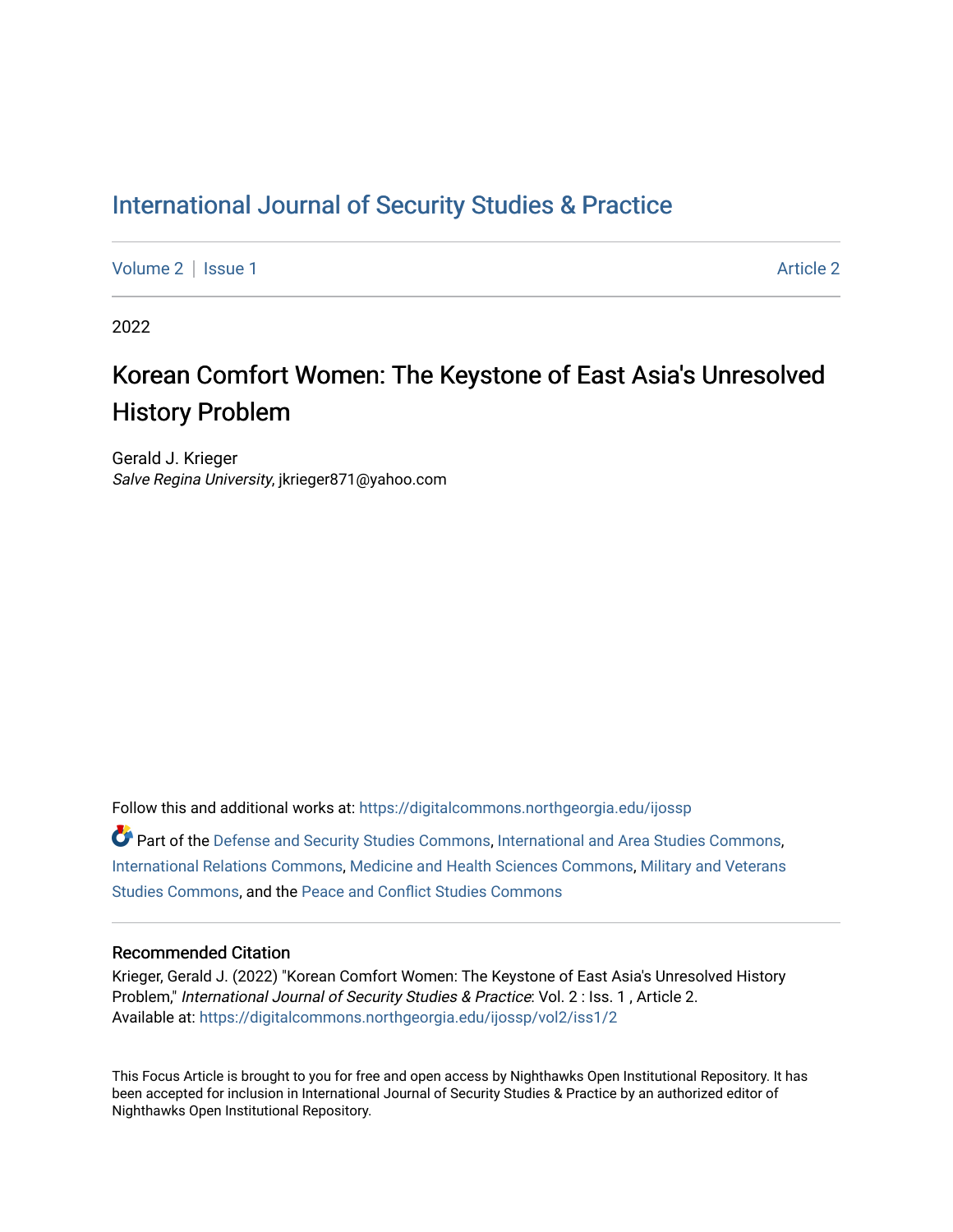# **KOREAN COMFORT WOMEN: THE KEYSTONE OF EAST ASIA'S UNRESOLVED HISTORY PROBLEM**

### Gerald Krieger

[jkrieger871@yahoo.com](mailto:jkrieger871@yahoo.com)

Gerald Krieger is assigned to the United States Army Forces Command. He is currently a doctoral candidate at Salve Regina University (ABD). He has published papers on military history, US policy, and international relations topics. He is primarily interested in international relations, focusing on the Greater Middle East, Sub-Saharan Africa, Asia, and the South China Sea and US Foreign Policy in these regions. Gerald also specializes in military conflict and cooperation between Native Americans and European colonial powers, specifically the Revolutionary Era and the Early Republic, demonstrating enduring links among strategy, operations, and tactics.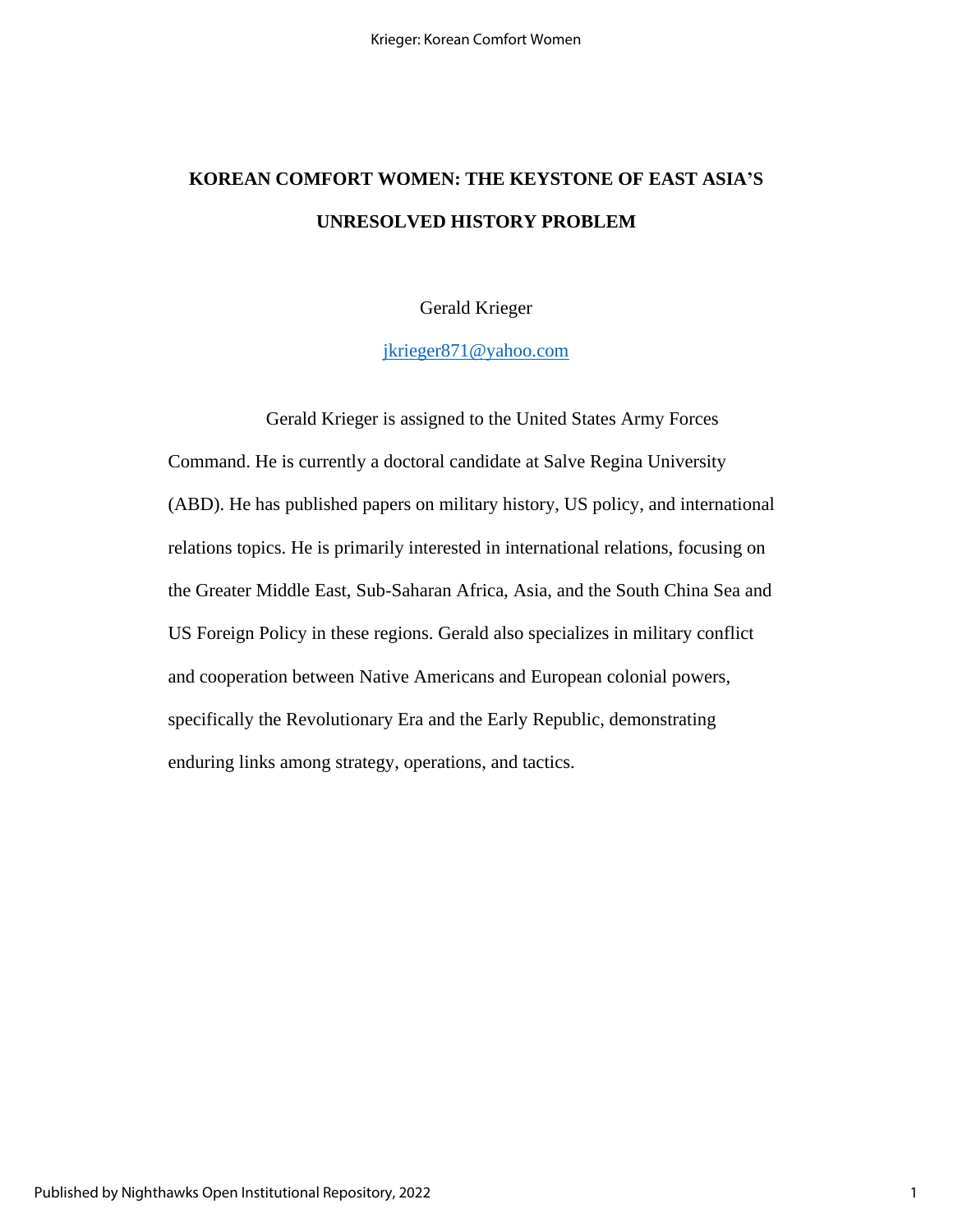## **Korean Comfort Women: The Keystone of East Asia's Unresolved History Problem**

Unresolved issues from the Second World War still lurk beneath the surface of East Asian politics. On 21 April 2021, a Republic of Korea (ROK), Seoul Central District Court judge dismissed a civil suit filed by 20 comfort women survivors and their families, citing a potential diplomatic clash if he did otherwise (Lee et al., 2021). The message is clear, although the full scope of the problem is more elusive. The legacy of World War II, or more accurately, the Asia-Pacific War that covers the events and Japanese actions between 1931 and 1945, continues to evoke deep feelings and hostility even though the war ended over seven decades ago. The tensions serve as a testimonial to the deep scars left by Japan's colonial occupation of the region, which is evident in East Asia historiography. South Korea, China, and Japan continue to disagree about the legacy of the war and its place in regional history, including educating younger generations about the good and bad history within their cultures along with other such controversial topics. As Hiro Saito highlights in his book subtitled *The Politics of War Commemoration in East Asia*, even today, several subjects generate lively controversy such as interpretations of the Tokyo War Crimes Trial, visits to the Yasukuni Shrine, official apologies and compensation for victims, along with bowdlerized Japanese history textbooks (2017, p. 1; Totani 2008, pp. 11–15). Collectively, these issues are known as East Asia's *dong-asia*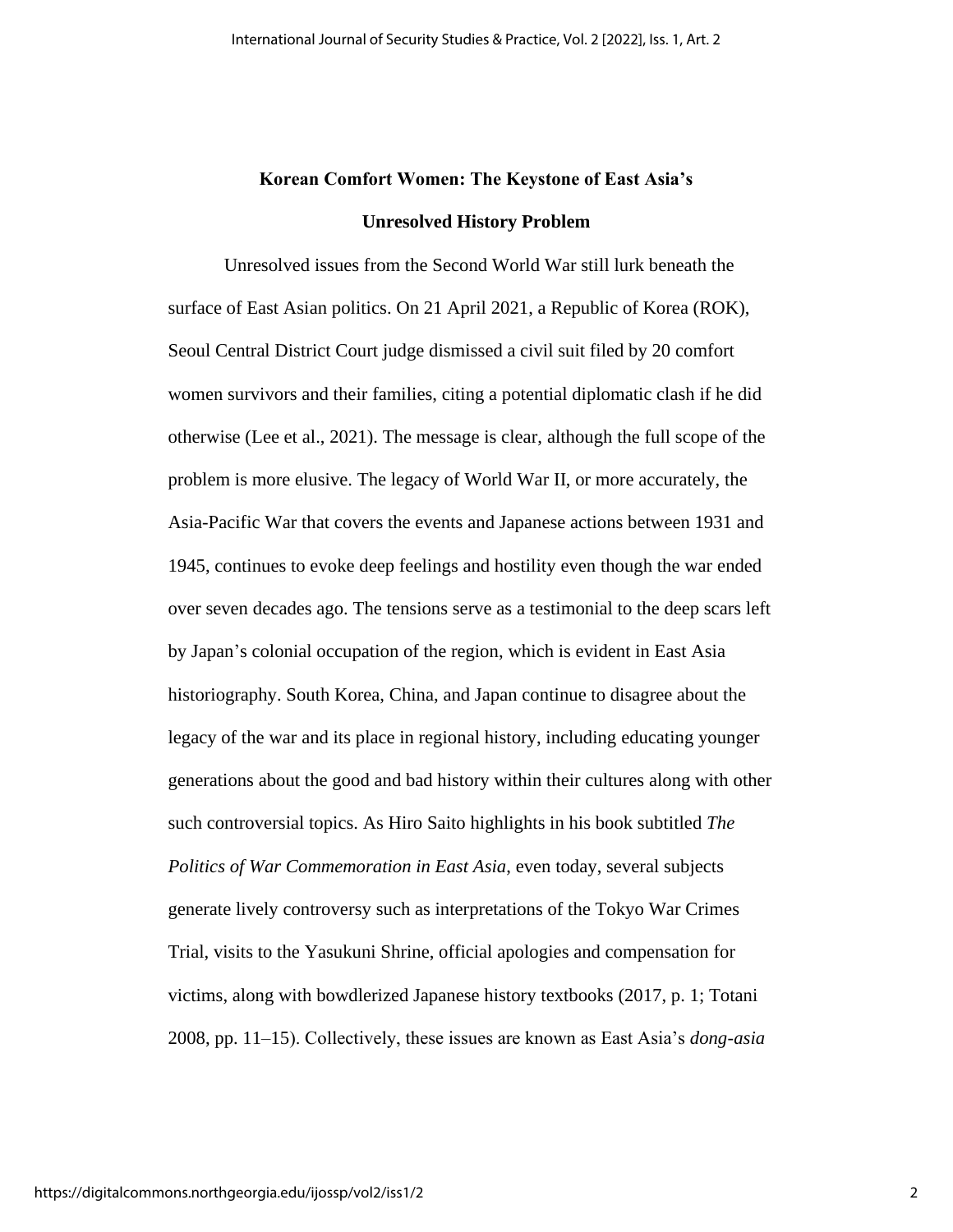*yeogsa munje,* (*rekishi ninshiki mondai)* or history problems. One issue that continues to be raised by Korea is that of reparations for comfort women who were forced into prostitution (most against their will) by the Japanese military. This paper will argue that American leaders historically played a role that created a problem that haunts East Asian geopolitics, specifically with comfort women. However, there are many other issues outside the scope of this paper that stem from a failure to hold the government of Japan accountable for its actions during the conflict. This manuscript provides a background or context for an overview of the diplomatic rift that continues to surface between Japan and the ROK, while highlighting the nuances caused by American involvement in the post-war trials. Japan's leaders must acknowledge the distorted perceptions created by U.S. foreign policy as it shifted to address Communist concerns first and foremost, rather than justice at the end of WWII.

The paper is divided into three sections. The first will survey the literature on the topic and provide an overview of the historical context of comfort stations during the period. The second part looks at the many issues surrounding the Tokyo Trial and America's role during the trials, which shifted Japanese accountability for many reasons such as the protection of Japanese emperor Shōwa, or Hirohito (1926–1989) as he is more commonly known, along with American fear of Communism spreading to Japan and a U.S. reluctance to charge Japan's military for the use of biological and chemical warfare. All of these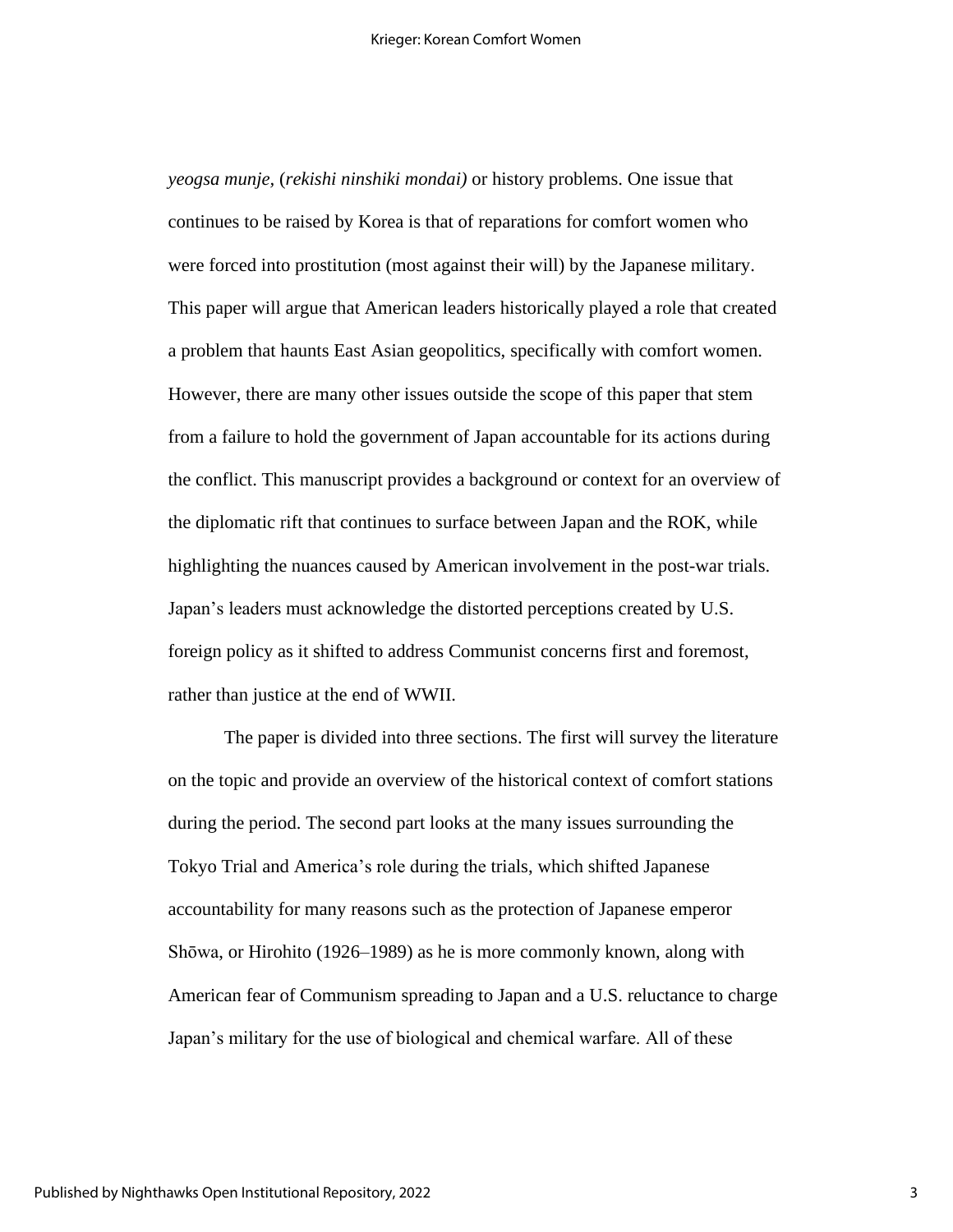factors created an atmosphere that shifted Japanese accountability for its actions during the war. The third section looks at the history of post-war reparations and the comfort women movement, along with regional policy implications that serve as the bedrock for East Asian contemporary geopolitics. The rise of China dictates a recognition of America's role in creating an issue that must be resolved to secure trilateral military cooperation in the region. The analysis in this essay is qualitative, primarily utilizing public sources, academic papers, and secondary data sources to provide historical context for the issue of comfort women.

#### **Historical Context**

Before we begin the essay, it is essential to note that because of the cultural bias that overlooked women in society, marginalization and maledominated society rendered women invisible due to sexism and inequality. Hence, the experience of women during the conflict was ignored for many decades. It is only more recently—since the 1990s—that the feminist movement has garnered international attention to the plight of comfort women. Various allegations of abuse stemming from the period continue to crop up intermittently, much to the dismay of Japanese officials.

Prima facie, although comfort women and World War II reparations appear to involve only Japan and South Korea, the history is more complex. A cursory review misses the pivotal role that America played at the end of the war during its occupation of Japan and the subsequent International Military Tribunal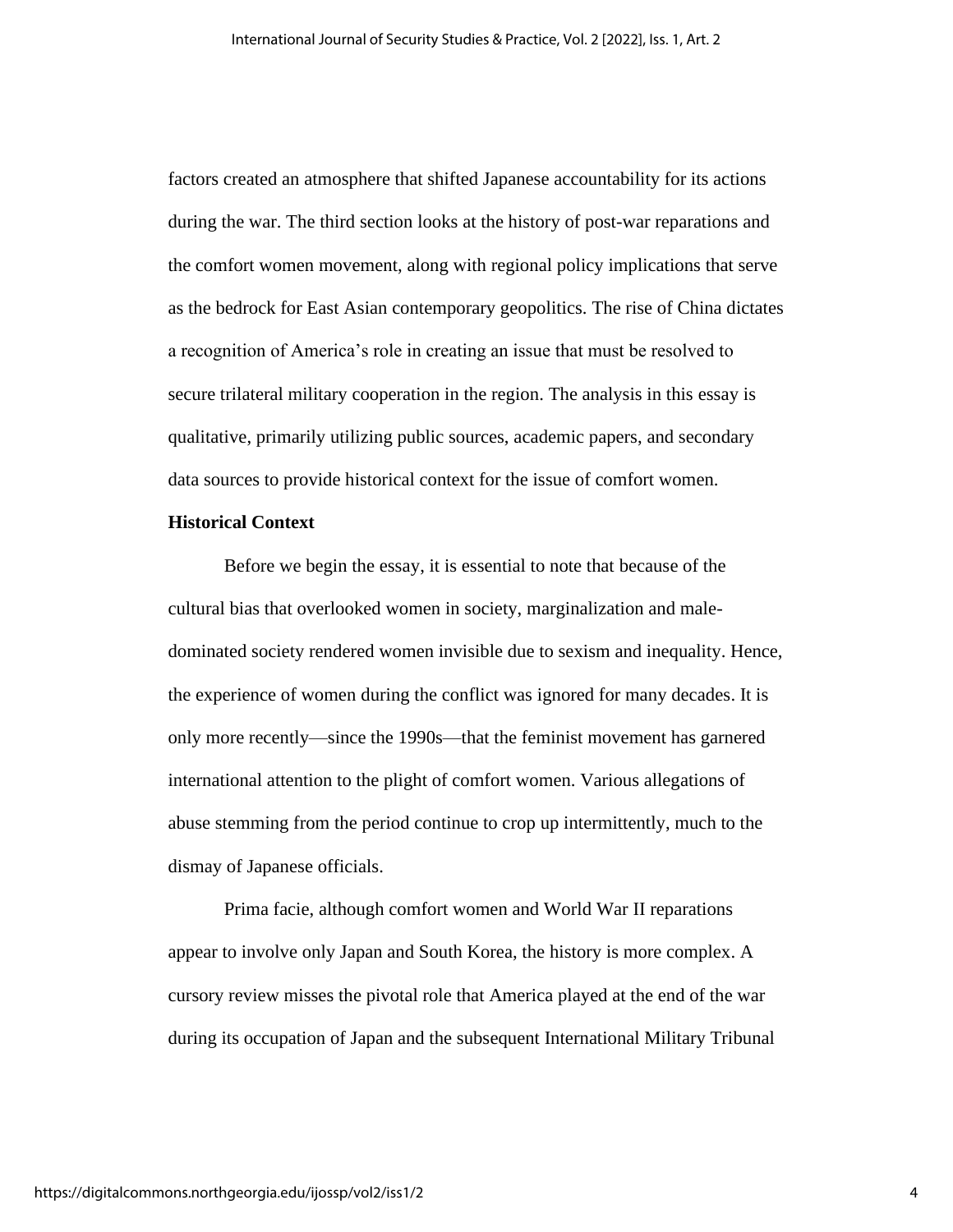for the Far East (IMTFE), or the Tokyo Trial, which first met on 29 April 1946, ultimately concluding on 8 November 1948. Because the trials spanned over two years, American attention shifted in 1947 based upon a growing concern over the threat of Communism. During this time, U.S.-backed Chiang Kai-shek appeared destined to lose to Communist forces led by Mao Zedong. Concomitantly, socialism was spreading in Japan, stoking American fears that it, too, might become another communist country.

These factors dictated that the American-led prosecution of war criminals held only a few individuals responsible for war crimes. Not surprisingly, the manner in which the trials were conducted and the issues raised during the two years set a tone that exacerbated further reparations and continues to cloud contemporary geopolitics. Suggestions that the prosecuting team withheld details about Japanese war crimes does not pass examination of the court records, although there was a clear cover-up of biological weapons and experiments conducted by Unit 731 (Totani, 2008, p. 3). These nuances are well covered by other researchers.

Across the Pacific from Australia to Asia, Japanese scars from World War II remain despite the lapse of three-quarters of a century. Most of Japan's past transgressions were resolved decades ago. However, one notable exception is the Japanese government's policy of forced sexual slavery during the war—or comfort women—as it is more commonly known. In 2007, as the American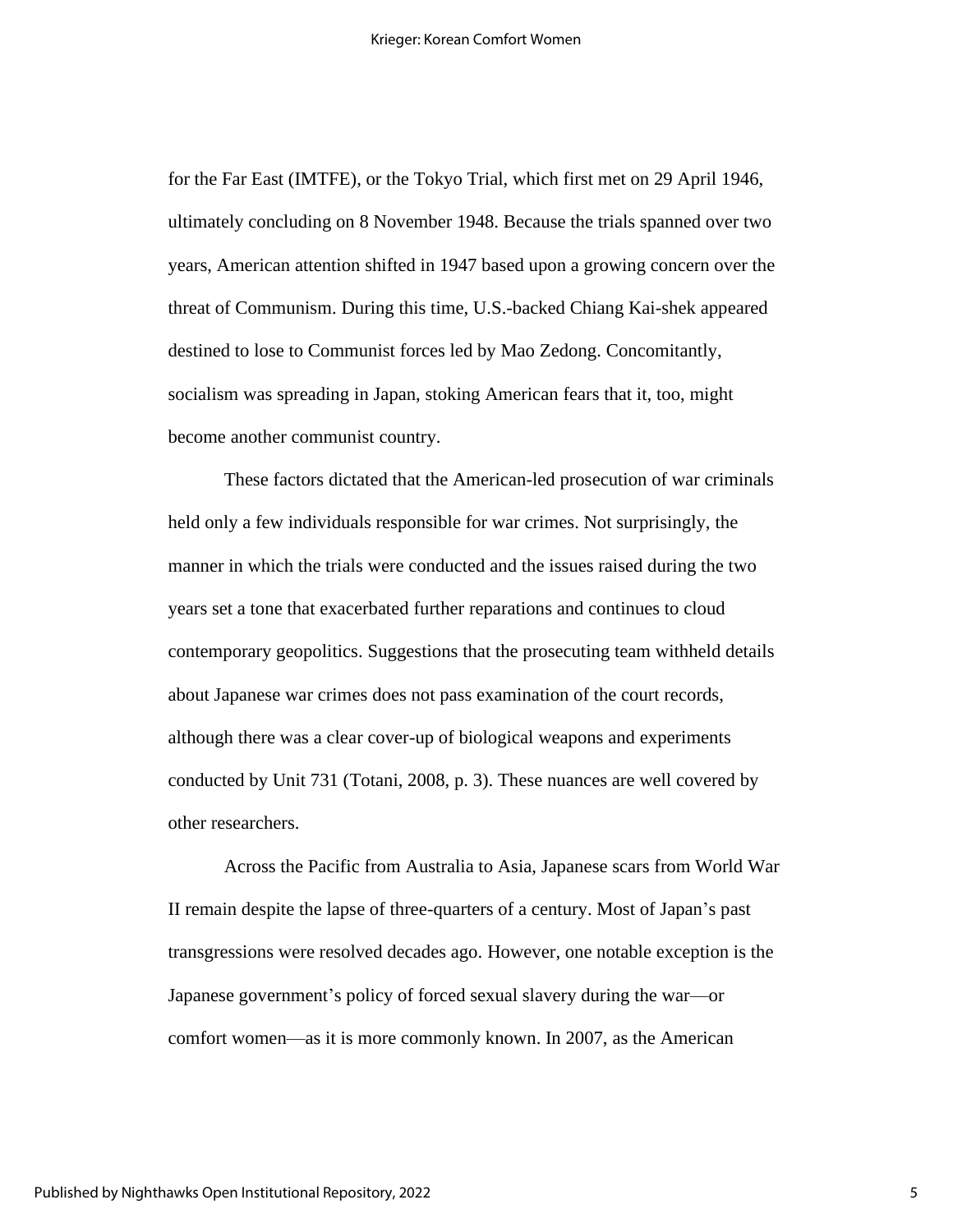Congress considered drafting a resolution to request an official Japanese atonement for comfort women, the current prime minister Shinzō Abe (who held the office from 2006–2007 and again from 2012–2020) remarked that "Americans did not know 'the facts' and denied that the Japanese government 'coerced' the women into the system" (Dudden, 2008, p. 89). Historically, some leaders and academics in Japan suggested that comfort women made large sums of money that dwarfed those of the soldiers, implying that they were engaged in the practice for financial benefits. Comments such as these underscore challenges in geopolitical relations because the protagonists of political diplomacy continue to overlook women and do not see them as relevant in politics. Thus, the issue of comfort women is relegated to the backburner.

Nevertheless, past transgressions evoke powerful feelings on both sides of the debate. More recently, Japanese leaders apologized for the treatment of comfort women, although they suggested that reparations were paid. <sup>1</sup> Despite these facts, the issue still lurks just below the surface of Asian politics, flaring only during periods of tension. Sonya Kuki (2013) captured the dilemma well: "The degree to which this issue is deeply entrenched in the cultural and political

<sup>1</sup> Reparations payments are discussed later. However, the 1965 Korea-Japan Normalization Treaty set aside \$45 million (US) for damages during the conflict, though it included no mention of comfort women. However, there was a clause that indicated that the payment was to be considered complete and final settlement of property claims and interests. In 1993, the Asian Women's Fund was created with \$5 million in donations by the Japanese people specifically designated as compensation for the comfort women in Korea. A subsequent fund was established in 2015 with the Agreement on Comfort Women that set aside \$8.3 million to settle the issue of compensation for comfort women in toto.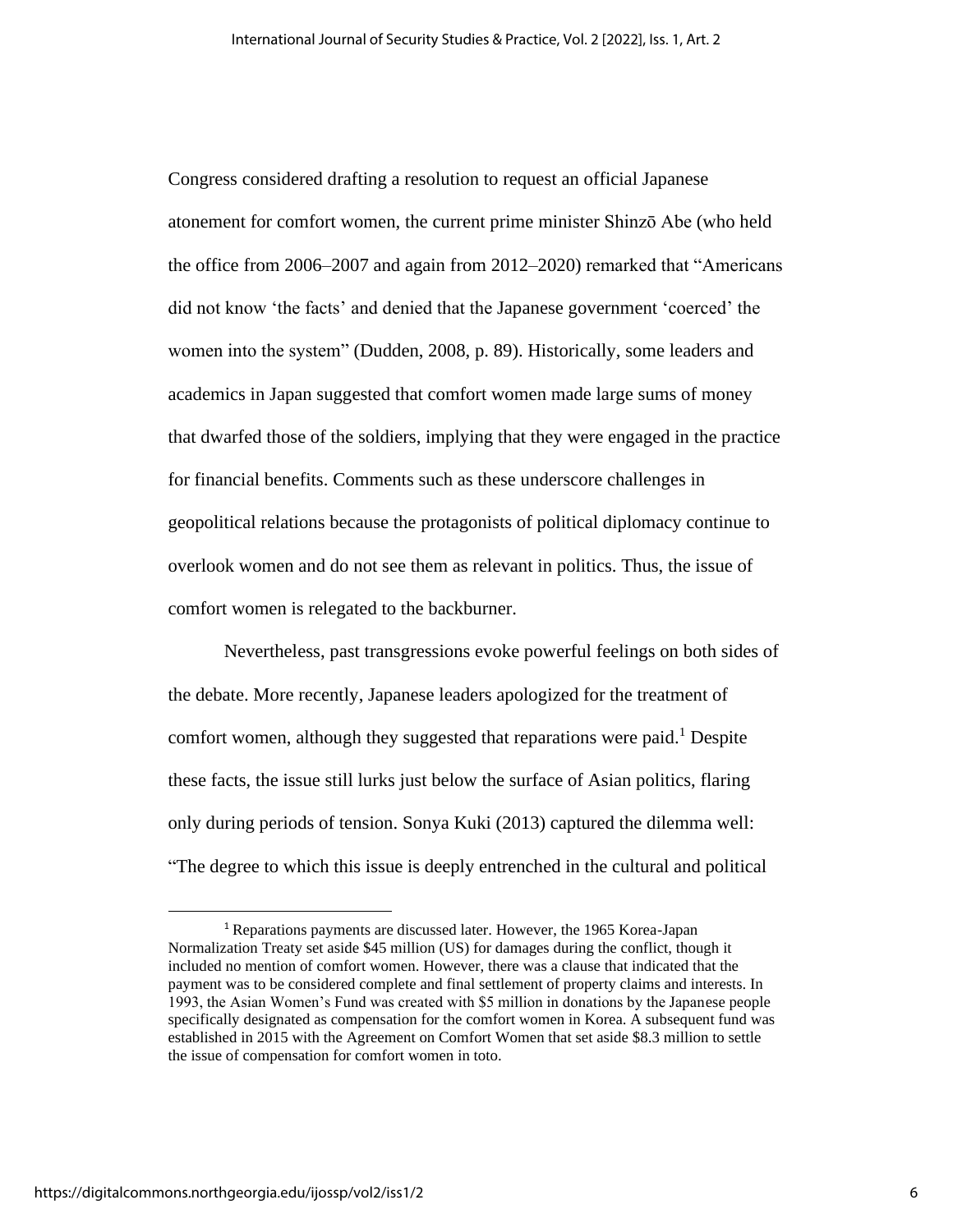conscience of the people and identity of South Korea reflects the complexity of this issue and its unconventional diplomatic challenge" (p. 245). Her words might well represent the understatement of the century for East Asian politics.

There is a vast body of literature covering comfort women. Among some of the most notable is Sonya Kuki's "The Burden of History: The issue of 'Comfort Women' and What Japan Must Do to Move Forward" (2013). In her essay, Kuki highlighted the history of comfort women's past agreements and how these arrangements fell short of resolving the issue. More recently, Indu Pandey's essay "Tigers on the Prowl" (2019) suggested that the dispute between Japan and South Korea is largely symbolic, fueled by nationalists in both countries, and shaping contemporary politics for both countries. Gabriel Jonsson's "Can Memories of the Japan-Korea Dispute on 'Comfort Women' Resolve the Issue?" (2019) argued that the debate regarding comfort women continues to fester. He concluded that the issue was neglected by both countries for different reasons, although the time was never more urgent for both governments to work together for a solution. Eika Tai's book *Comfort Women Activism* (2020) provides an excellent history of the movement from its beginnings to expose sexual violence and the mistreatment of women as well as Japanese historical revisionism and denial of women's experiences during the conflict that continues even today. One of the more comprehensive books covering the period, even though the topic of comfort women is treated lightly, is Yuma Totani's *The Tokyo War Crimes Trial:*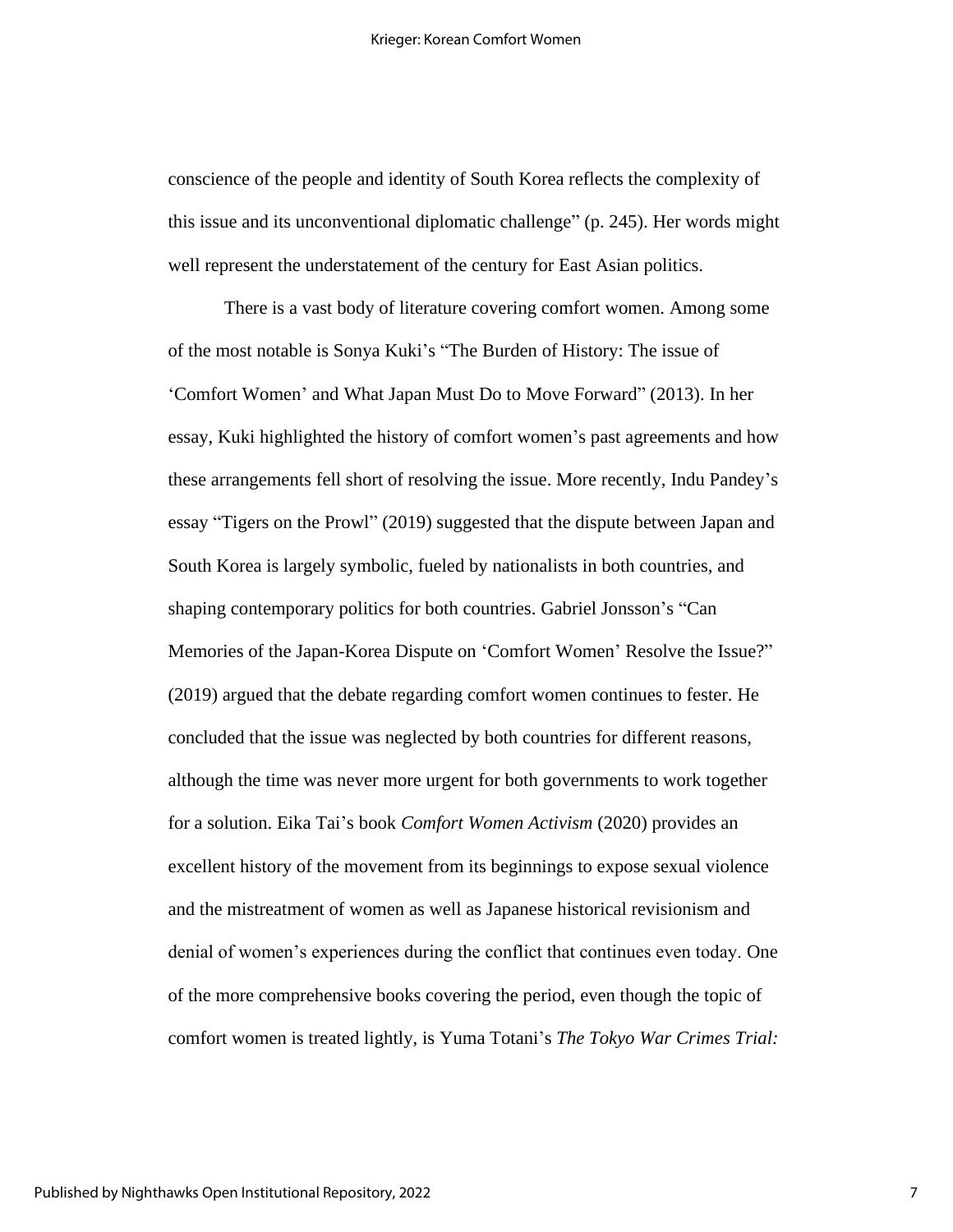*The Pursuit of Justice in the Wake of World War II* (2008). Totani's research on previously overlooked documents explores historical distortions while dispelling the idea that the trial was an example in victors' justice where the legal process was compromised for political and ideological reasons. Hiro Saito's book, *The History Problem: The Politics of War Commemoration in East Asia* (2016),

provides the background geopolitical climate leading up to the Tokyo Trial. Saito covers the nuances of the history problem in East Asia while stressing that Japan has a lead role in the issue. However, other countries such as the United States, the ROK, and China are also instrumental in framing the relationship. He also focuses on the evolving role of education as China, Japan, and the ROK each seeks to shape their history and national identity. Comfort women are treated as an aspect of a much larger problem, although potential solutions are established for future discourse.

Surprisingly, there is little literature surrounding the precarious nature of regional security agreements, given the long-standing threat from the Democratic People's Republic of Korea (DPRK). In 2019, a Congressional Research Service report on Japan-U.S. relations covered the topic of comfort women and the friction between Japan and the ROK in a few paragraphs that barely touched on the complex history, though it did cover highlights between 2015 and 2018. (Chanlett-Avery et al., 2019). The report did cite comfort women as a concern for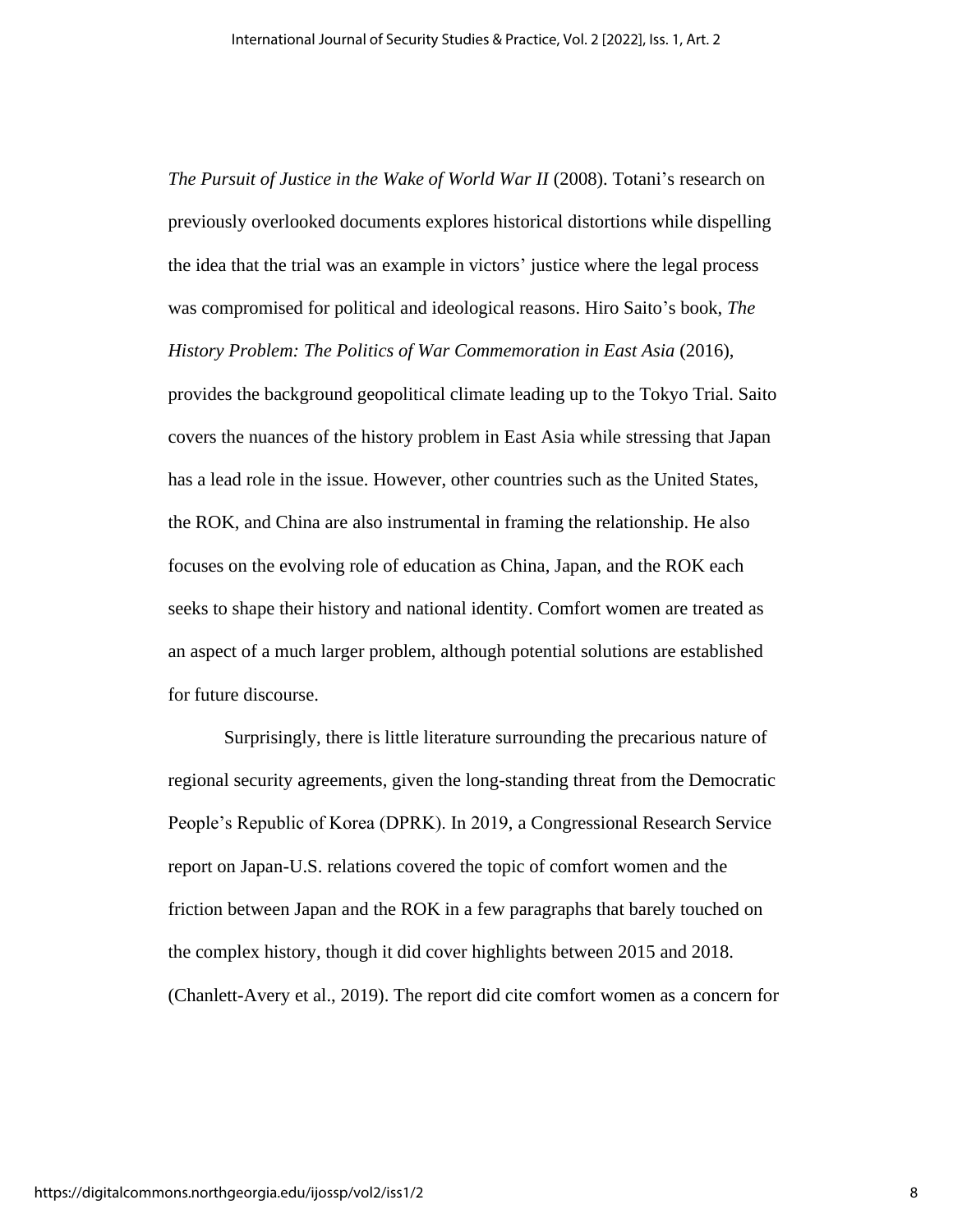future cooperation. A brief history of the controversy and overview of past agreements helps frame an approach for a future solution.

The sexual exploitation of women began with the inception of *ianjo*, or comfort stations, as a mechanism for Japanese soldiers to temporarily escape from harsh military life. It also served to discourage soldiers from raping the locals and spreading venereal diseases. The comfort stations were an integral facet of the Japanese army in the Asia-Pacific (1931–1945). Although many records were destroyed, it appears that the program involved at least 50,000 to as many as 200,000 women from the entire region, while roughly 80 percent were Korean (Kuki, 2013, p. 246). In 1932 the Imperial Army practice began with existing establishments run by civilian prostitutes from Japan. This fact is the basis for claims that the women were willing volunteers who were simply trying to earn a living. But this is only part of the story. After Japan invaded China in 1937, the program grew and included women from other countries, notably Korea, who were not volunteers (Jonsson, 2019, p. 65).

Table 1 depicts the proliferation of comfort stations in 1939. While there were at least 400 stations during this period, it is unclear how many more were created in subsequent years leading to the end of the war. It is also clear that most stations were located in China to support Japan's largest concentration of soldiers.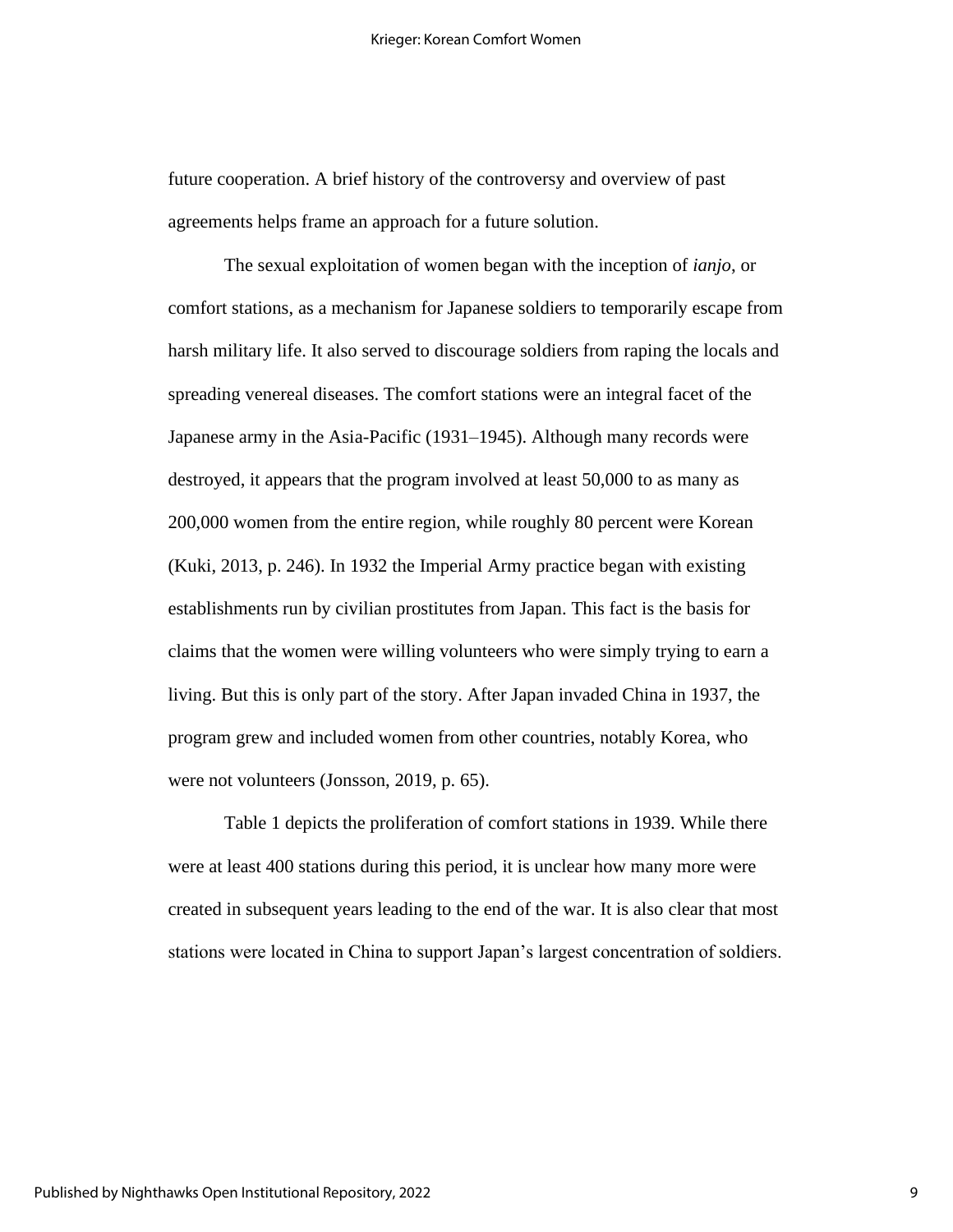### **Table 1**

*Comfort Stations April 1939* 

| Location      | <b>Number of Stations</b> |
|---------------|---------------------------|
| North China   | 100                       |
| Central China | 140                       |
| South China   | 40                        |
| South Asia    | 100                       |
| South Sea     | 10                        |
| Sakskhalin    | 10                        |
| <b>TOTAL</b>  | 400                       |

*Note.* Number of comfort stations compiled by the author via material from the Digital Museum: The Comfort Women Issue and the Asian Women's Fund. ("Number of comfort . . . ," 2021).

Women were often lured with the promise of factory employment, abducted, or otherwise forced to work at comfort stations. As the program expanded, women were forcibly taken from many countries such as China, Taiwan, the Philippines, Indonesia, Burma, Thailand, Malaysia, East Timor, India, Guam, Vietnam, and even the Netherlands (Jonsson, 2019, p. 65). Most records were destroyed, although some comfort women processed through Taiwan provide a glimpse of the ethnicity of some of the women processed between November 1938 and December 1939. During this period, 938 women who were sent to China were from Japan (49.8%), 384 (20.4%) were from Taiwan, while 561 (40.1%) were from Korea ("Number" 2021). The military often utilized private contractors to recruit and manage the stations.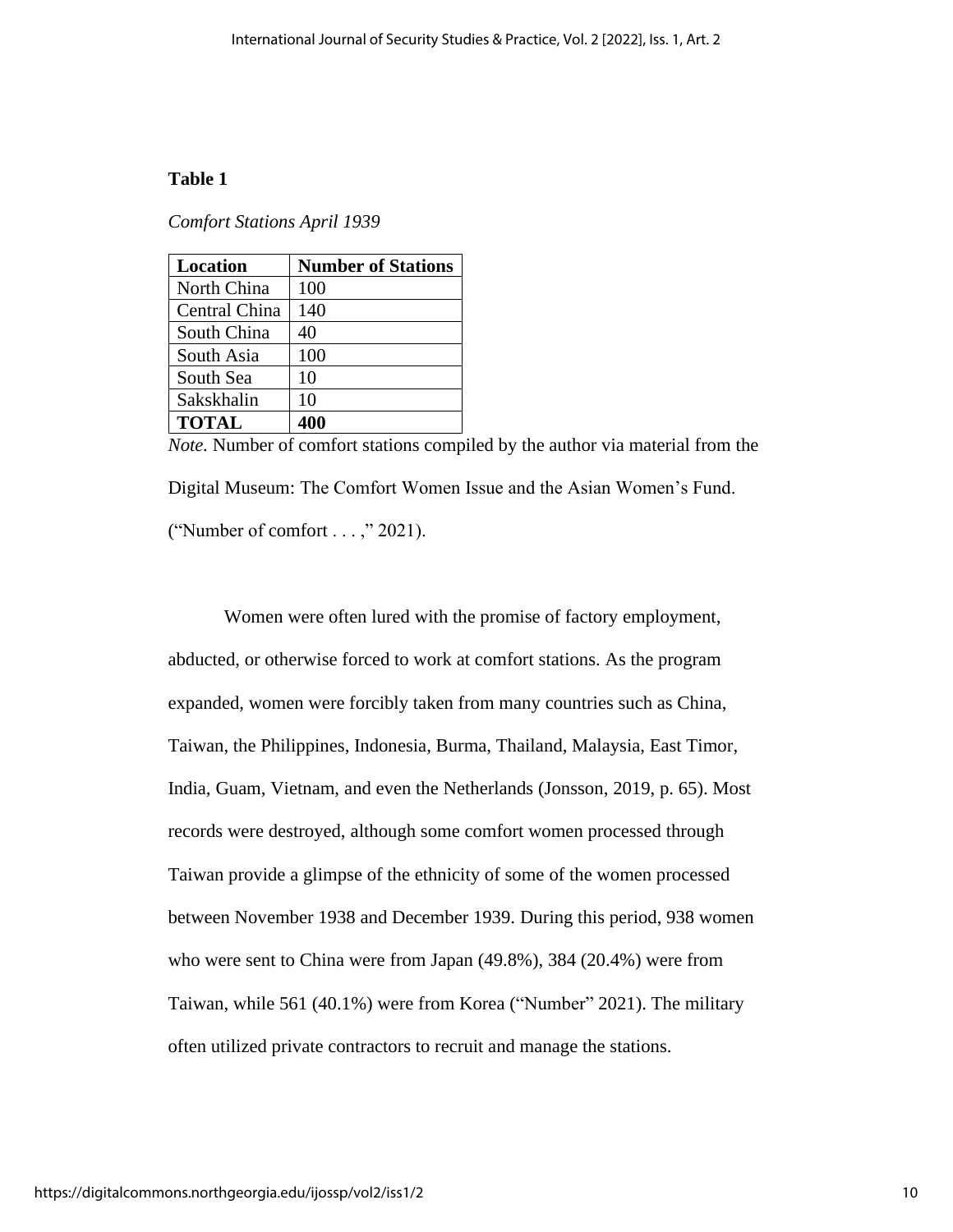Unfortunately, at the end of the war, the Japanese killed many comfort women; others were forced to commit suicide or did so out of shame. Consequently, the records and details of the program are incomplete. Alexis Dudden (2008) captures the horrible stigma in Korean society:

The women who lived through the experience and managed to return to Korea risked enormous social prejudice at home should their story become known. Regardless that they were forced to have sex with up to as many as forty men a day, regardless that they were beaten for protesting, in a society with strong Confucian overtones that privilege chastity, survivors were without a doubt impure as a result of their history. (p. 91)

Even the women who survived kept their secret, sharing it only with those closest to them.

In 1945 the U.S. sought to reconstruct Japan in its image as a democratic government to counter Communist expansion while demilitarizing the entire country in the process. Historian Andrew Gordon (2003) captures the nature of American post-war plans:

They were based on a simple logic: Militarism stemmed from monopoly, tyranny, and poverty. To construct a peaceful, non-militaristic Japan required more than just disbanding the military. It required vast reforms to smash authoritarian political rule, equalize political rights and even wealth, and transform values. (p. 230)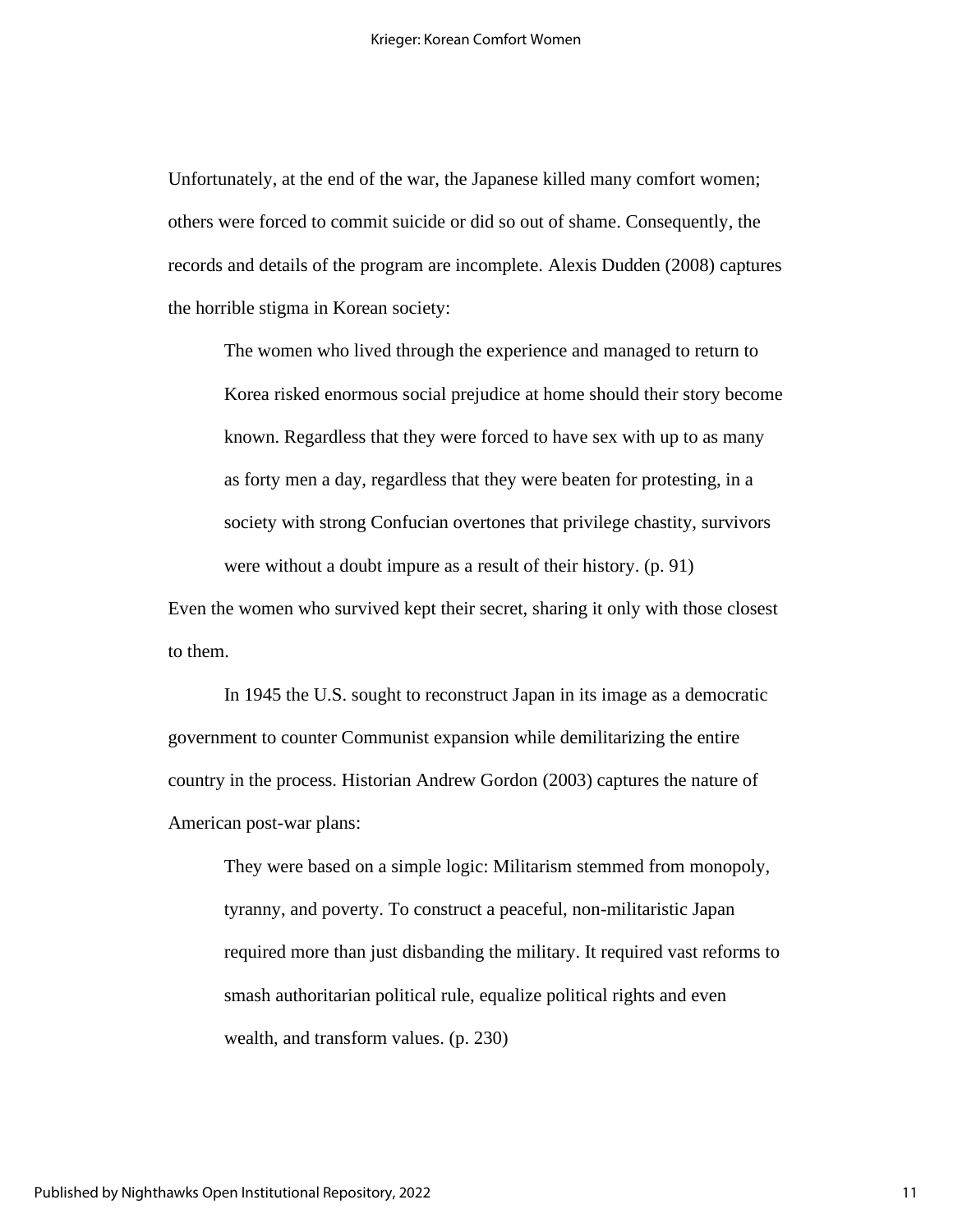Due to the growing threat of the Soviet Union and signs that Mao would make China a Communist nation, Americans began to rethink post-war plans for Japan. The ever-increasing popularity of socialism in Japan intimated that it too might become Communist. This perceived threat prompted America's Reverse Course policy, which can be likened to the European Marshall Plan, to build Japan as a democracy and serve as a counter to the regional domination of communist ideology (Heer, 2018, pp. 58-85). As a result of the policy change, the war crime tribunals that followed took a softer edge.

#### **The IMTFE or Tokyo Trial**

On 29 April 1946, the International Military Tribunal for the Far East (IMTFE), or Tokyo Trial, convened to prosecute Japanese leaders with charges ranging from war crimes to crimes against humanity amidst a panel of international judges from eleven countries. Because of inherent sexism during the timeframe, women's experiences were excluded or marginalized, so there was little discussion of crimes against women (and there were many), whereas comfort stations were mainly ignored. While the international community was well aware of the harsh treatment of other peoples, and the deplorable treatment of prisoners of war, it might suggest a large international reckoning of most Japanese military leaders. This, however, is not what happened. The Tokyo Trial held only a few leaders accountable. Surprisingly, only 28 military and political leaders were charged. One defendant was found unfit to stand trial, and two died of natural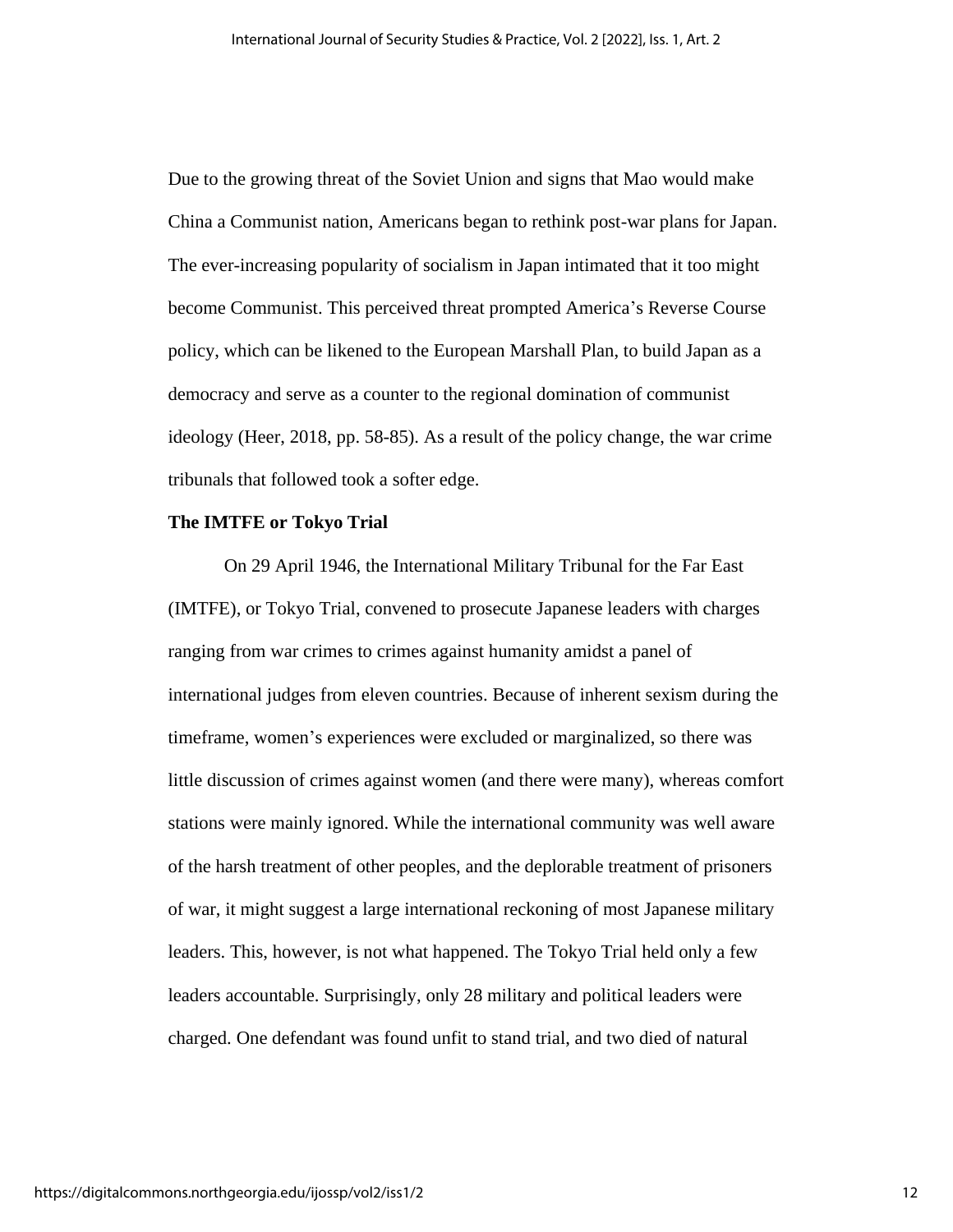causes during the trial, which meant that only 25 defendants went through the judicial process out of the entire Japanese Imperial Army of over six million men. (There were many smaller trials in other countries that received little international attention.) An American team led the prosecution, overlooking several contentious issues that questioned the integrity of the process. Japanese newspapers devoted attention to the charges and counterarguments of the defendants, even though the trial proceedings were not publicized.

America's role in the Tokyo Trial (1946–1948) is controversial to this day. The trial involved 11 judges and prosecution teams from Britain, British India, America, the Republic of China, France, the Netherlands, Australia, the Soviet Union, New Zealand, Canada, and the Philippines (Saito 2017, p. 22). Unlike the Nuremberg trials that only lasted a year, the Tokyo trials lasted two and a half years. The locus of the Tokyo Trial was crimes against peace (Class A) that involved planning and conspiring to engage in an aggressive war. Notably, the 11 judges did not unanimously agree that a war of aggression was punishable under international law. Still, by the end of the trials, the only dissenting judges were from British India, France, and the Netherlands (Saito, p. 22). Conventional war crimes included abuse of prisoners of war and crimes against humanity (Class B) and the capture and the killing of civilians (Class C). After the trial, Chief Justice William Webb (Australia) presented a 1,445-page judgment with detailed findings and rationale for the tribunal's decisions. In the document, seven defendants were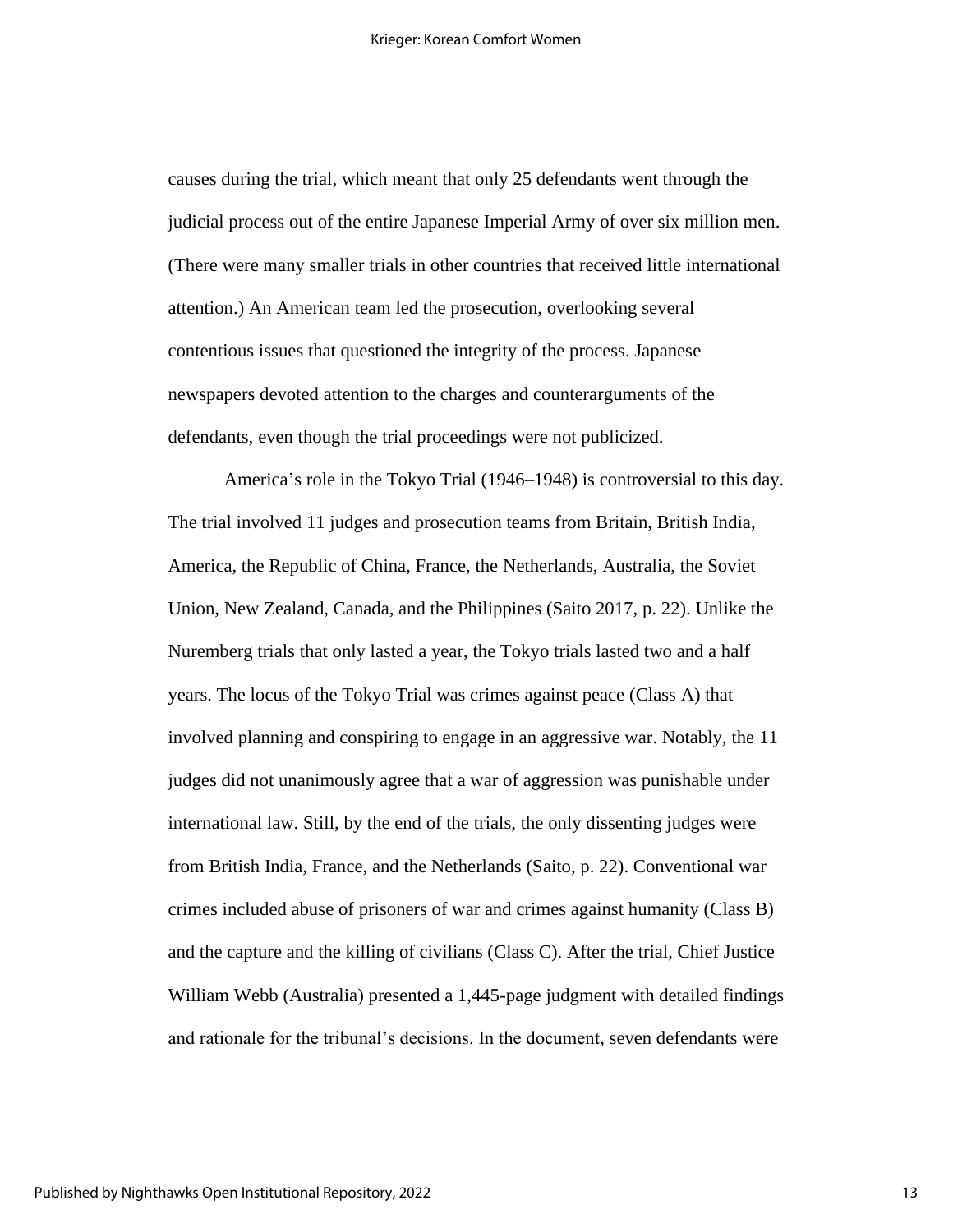sentenced to death, along with 16 to life in prison. (One defendant, Kaya Okinori, would later serve as Japan's minister of justice and Shigemitus Mamoru would become a minister of foreign affairs). There were three dissenting judges from France, the Netherlands, and British India (Saito, p. 22). Of the most interest to subsequent generations was the complete disagreement from Justice Radhabinod Pal of India that questioned the very foundations of the Tokyo Tribunal and its quest for justice. Japanese leadership would cite his dissenting opinion because Pal disagreed with all of the findings and rationale for the tribunal's decisions, arguing that no Japanese civilians or military should be found guilty (Saito, p. 22).

Pal's most potent argument was that all charges concerning aggressive war were outside the jurisdiction of the Tokyo Tribunal. He even went so far as to suggest that the Fourth Hague Convention of 1907 was not legally binding upon Japan. Pal would become a hero to Japanese conservatives, visiting Japan in 1952, 1953, and 1966 to support campaigns to discredit the outcome and foundation of the Tokyo Trial (Saito 2017, p. 218). Emperor Hirohito would award Pal the First Order of Merit for his actions supporting world peace. After Pal died in 1967, a large memorial service and official homage suggested "that the leaders of the Japanese government then in power had little regard for the judgment of the Tokyo Tribunal—with which they knew Pal had dissented—despite the pledge made in the San Francisco Peace Treaty" that suggested Japan's leaders accepted the judgment of the Tokyo Tribunal and other courts (Saito, p. 229). However, the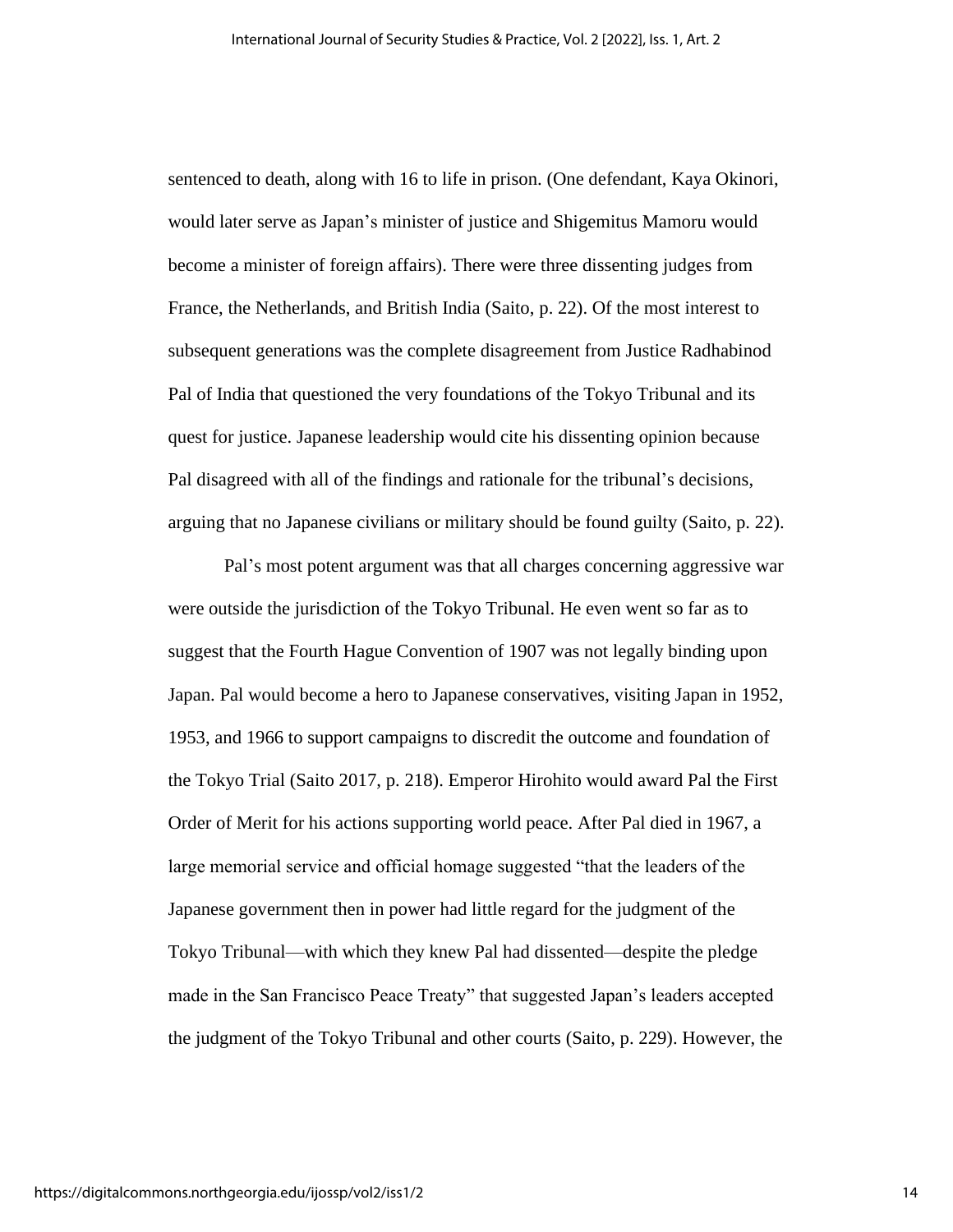1970 decision to enshrine 14 of the 25 *convicted* Class-A war criminals from the Tokyo Trial at the Yasukuni Shrine implicitly assumed a defiant stance against the judgments from the trials (Saito, p. 229). And even earlier, in April 1959, unbeknownst to anyone outside of Japan, Yasukuni priests secretly enshrined 346 Class B and C war criminals (Saito, p. 32).

Critics suggested that the Tokyo Trial was ritualized vengeance enforced by the winner upon those who lost the conflict during the trial. At the same time, subsequent historians viewed the trial as a distortion of justice and omission of critical facts. During the trial, media coverage supported a narrative that the Japanese were co-victims of the war, rather than a more accurate characterization of the Japanese as the aggressors. Furthermore, the male-dominated society rendered women invisible due to rampant sexism and inequality. This meant that women were excluded from the justice process as they were not viewed as having a stake or, in some cases, being present in the conflict. If anyone bears responsibility for the conduct of the Tokyo Trial and the shape of American policies in post-war Japan, one might be inclined to assume that it was General Douglas MacArthur. He took the lead in promoting alarmist scenarios at the prospect of holding Emperor Hirohito responsible and accountable at the war tribunal, even suggesting that he would need upwards of a million soldiers to maintain order in Japan. Of MacArthur, Andrew Gordon wrote: "He sent home alarming reports of the threat to social order and American policies that would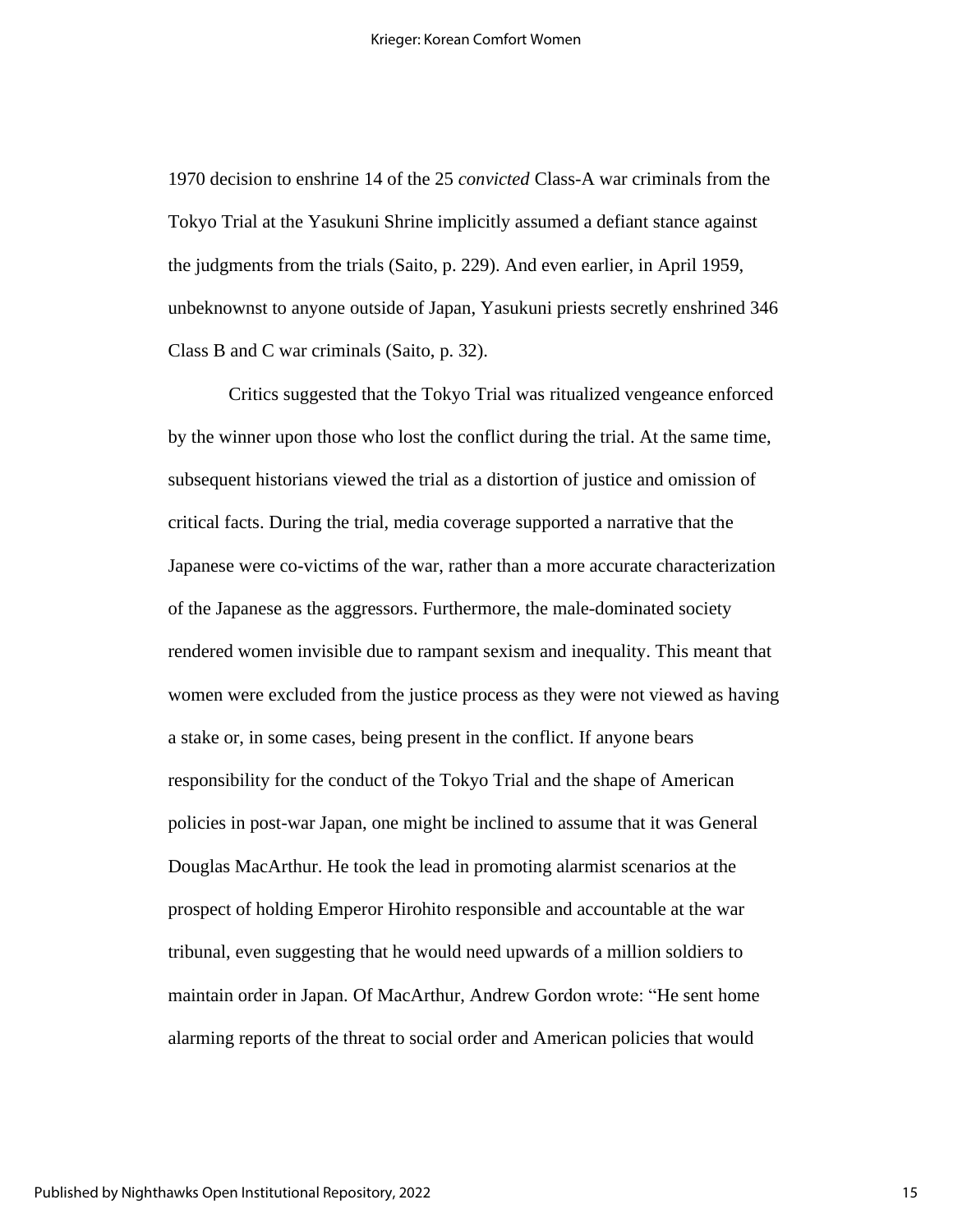ensue should Hirohito be a force to stand trial for war crimes or even simply abdicate" (2003, p. 234). However, Gordon misrepresented the facts. Even MacArthur's recollection that he changed the minds of American leadership regarding charging Hirohito is false. Yuma Totani painstakingly researched the records to correct the historical record:

What is not correct in his recollection is the claim that he succeeded in changing his government's policy. Not only did he not receive any instructions for policy change from Washington, he was explicitly ordered to continue adhering to the existing U.S. directive after the Far Eastern Commission met: namely, that he should "take no action against the Emperor as a war criminal pending the receipt of a special directive concerning his treatment. (2008*,* p. 57)

Totani's *The Tokyo War Crimes Trial* (2008) convincingly argued that MacArthur had no formal or informal power regarding the emperor, while leaders of the United States and other allied partners made the ultimate decision. Totani stated that "the decision they [the Allies] made, moreover, was to keep the option of his [Hirohito] trail open, *not* to grant him immunity; the Allied governed ruled out the latter possibility at the outset" (p. 4). While American and British leaders viewed Hirohito as a military asset to control the population, other Allies such as Australia, for example, regarded the emperor as a potential future threat to the region if he was not removed from power (Totani, p. 49). On 29 October 1945,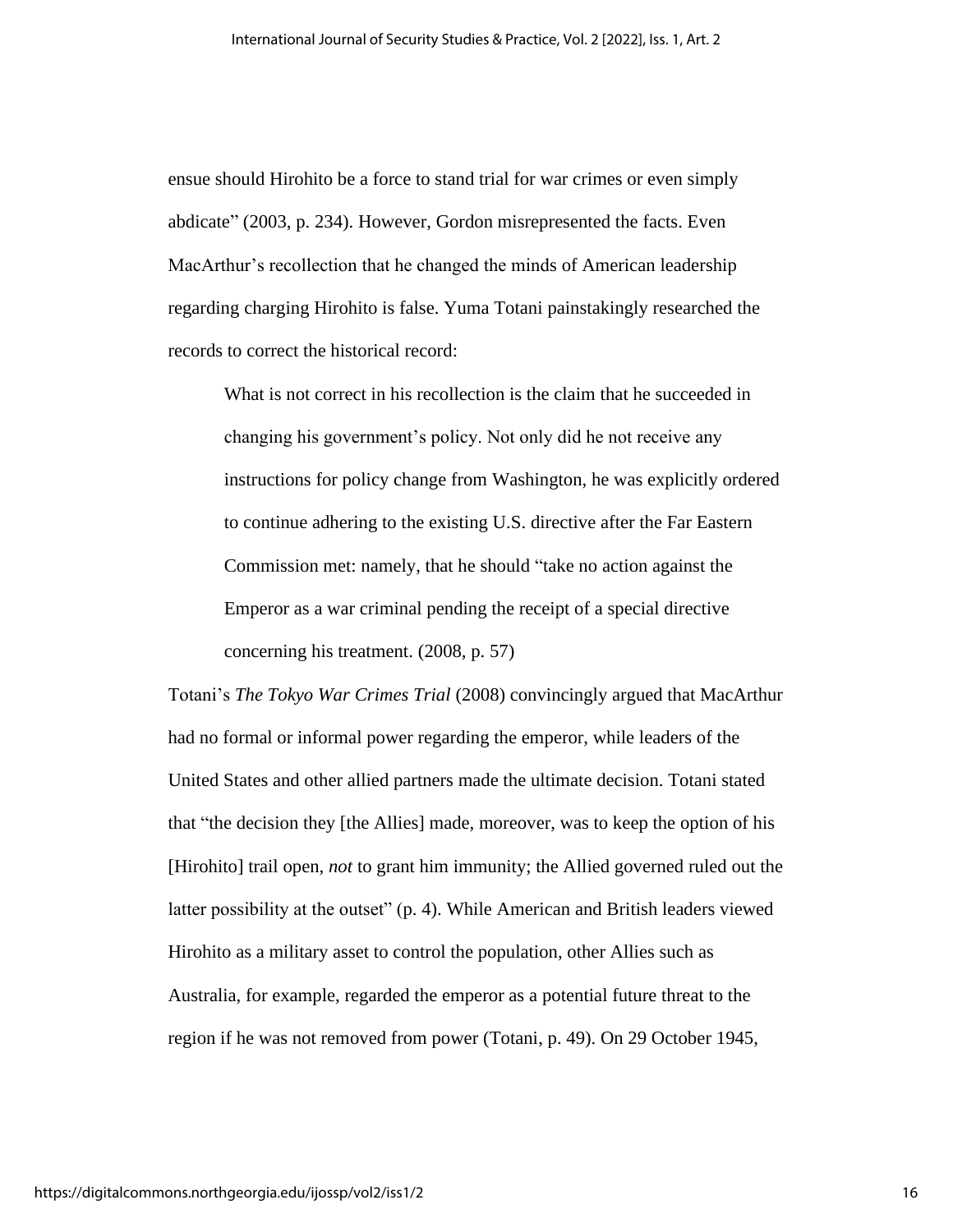instructions from Washington DC directed MacArthur to quietly collect evidence that could be utilized in the emperor's trial, noting: "The United States government's position is that Hirohito is not immune from arrest, trial and punishment as a war criminal" (Totani, p. 53). From its inception, American civilian leaders were debating the best way to conduct the trial.

During the war, Japan utilized poison gas and chemicals on Chinese citizens and the military while it was also deployed against Outer-Mongolian troops. The Soviet army and the United States had proof of the use, although they ignored it during the Tokyo Trials. The American prosecution team was instructed to omit an indictment of any bacterial warfare units, such as Units 100 and 731 of the Kwantung Army that infamously conducted bacteriological experiments on human subjects (Totani, 2008, p. 248). Japanese historian Awaya Kentarō suggested that the American authorities avoided prosecuting Japan's poison gas use because it could open the door to questions about America's use of the atomic bomb. He wrote: "In addition, the United States intended to conduct chemical warfare in later years, and was afraid of having its hands tied by setting a legal precedent against chemical warfare under international law at the Tokyo Trial. The United States abandoned the prosecution for this reason" (Totani, p. 249). Kentarō also convincingly argues that the US and other Allied governments allowed themselves to be immune from prosecution to ensure that their mistreatment of indigenous peoples in colonies in Southeast Asia was sidestepped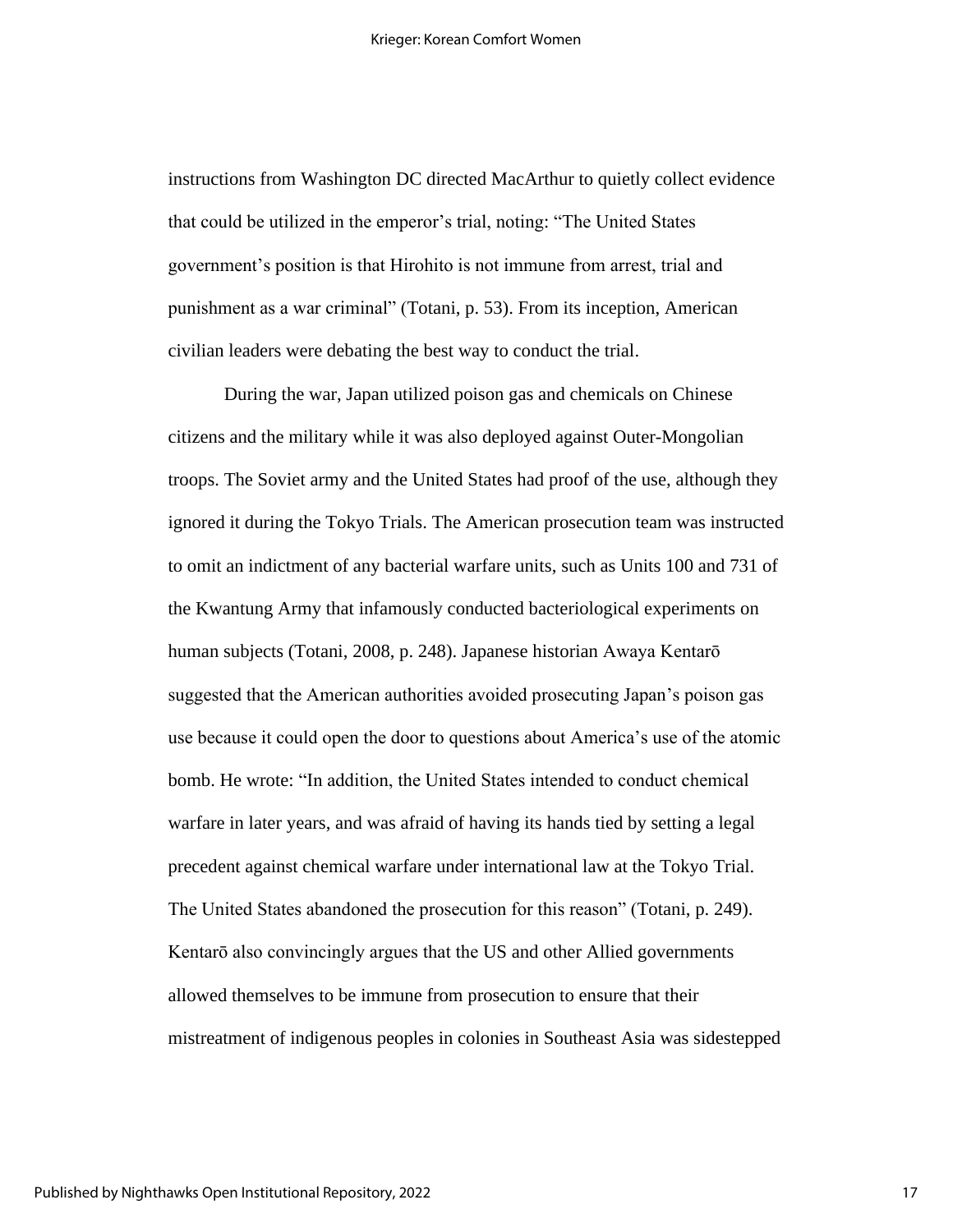(Totani, p. 248). Some critics of the Tokyo Trial raised questions about the abilities of the Allied nations to serve as a moral authority to try the leaders of a defeated nation. The trial served only "to satisfy the desire of the victorious Allied powers for revenge" to apply arbitrary laws concocted by the victors (Totani, p. 4). Ultimately, the United States elected to preserve the conservative elements of the Japanese government and businesses. Totani noted that "it was also true that the Americans began providing political and economic assistance to the remaining wartime Japanese political leaders to bring them back to power and make Japan the bulwark of the cold war in the Pacific region" (p. 217).

As a result of how the trial was conducted, the Japanese public knew little of the horrors and "underestimated the extent of the suffering that Japan had inflicted upon the people in the Asia-Pacific" (Saito 2017, p. 138). Only seven Japanese leaders received death sentences, which was a stark contrast to the European judicial process against the Germans. There are several reasons for the differences, which fall outside the scope of this paper. Of primary concern to American leadership was the reaction of the Japanese public. There were also concerns about raising the issue of America's use of the atomic bomb as a war crime. As Hiro Saito articulated well, America failed to

collectively distribute war responsibility among the imperial powers that participated in the Asia-Pacific War and subjecting the Allied powers to the same standard of criminal justice and thereby recognize Japan's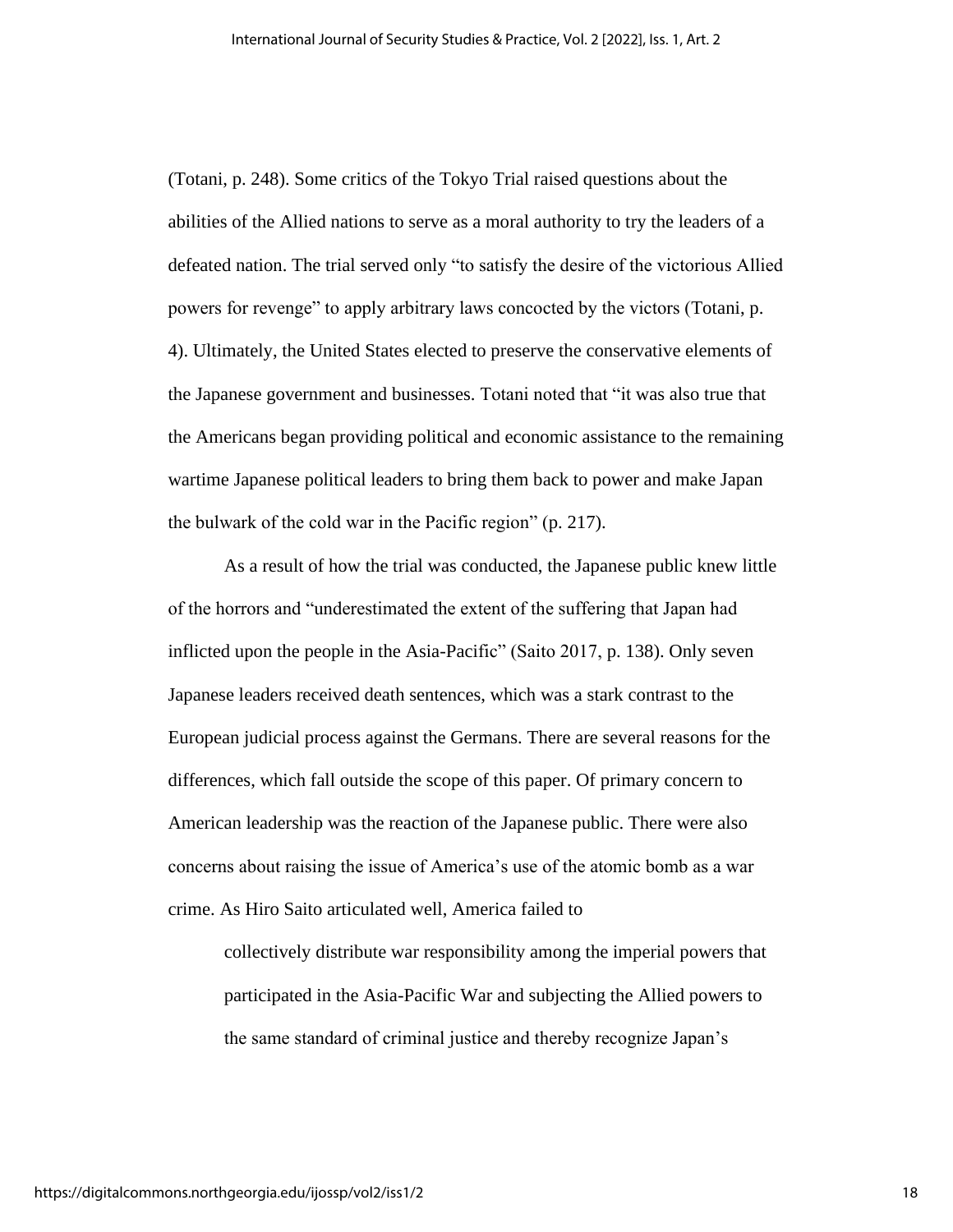victimhood. . . . By not indicting Emperor Hirohito, the symbol of the Japanese nation, the trial legitimated the historical view that only a small number of government leaders were responsible for Japan's wrongful acts. (p. 145)

American actions shifted ownership of the war to a select few, circumventing most of the perpetrators, the Japanese people, and the government. Not surprisingly, this legacy serves as a foundation for the collective memory of the country. New charges of war crimes and past transgressions ring hollow to the Japanese government and the people because of American post-war-shaping actions in the region.

The only reference to sexual slavery during the Tokyo Trial was the Dutch presentation of other Japanese war crimes. Dutch prosecutors argued that forced prostitution took place in Dutch Borneo in 1943, where the local contractors would hunt for local women, abduct them, and force them to work in the brothels (Saito, 2017, p. 176). In Portuguese Timor, Japanese leadership directed local chiefs to collect women to work in the brothels and threatened that their female relatives would fill the role if they failed to comply (Saito, p. 177). Ultimately, the Dutch presented four cases of sexual slavery; these examples, along with other issues introduced by the Chinese team, constituted the first documented evidence against Japan for sexual slavery in the comfort system. However, the Tokyo Tribunal did not specify Japanese sexual slavery as another form of a war crime.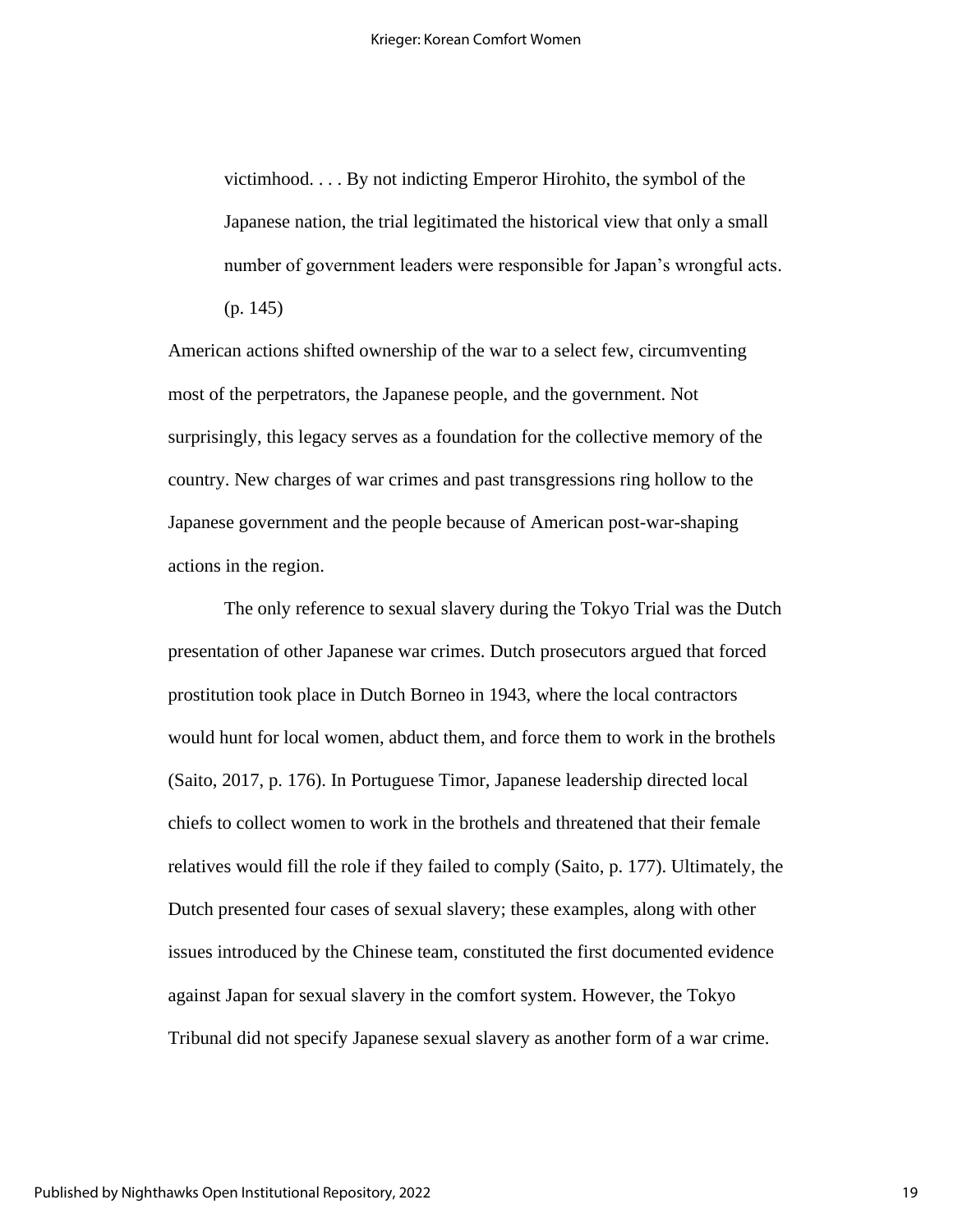The findings mentioned that women were forced into prostitution with Japanese troops, while overlooking the leaders and role of the Japanese government in the practice. The reasons are unclear, although it might have been due to insufficient evidence to support large-scale government involvement in the comfort system that was relegated to the bottom of a list of local transgressions and isolated incidents of a handful of soldiers (Saito, p. 185).

The U.S. policy of Reverse Course (1947–1952) was designed to counter Communism in the former Soviet Union and the growing influence in China, and focused on reducing Japanese nationalism, rebuilding the economy, and promoting democracy (Heer, 2018, pp. 58-85). These considerations shaped America's decision to hold only a few of Japan's leaders responsible, avoiding any responsibility or guilt of Emperor Hirohito and his family, as well as the Japanese citizens. The unusual manner in which America resolved the war in Japan was unlike any other precedent in recent international history, creating a transnational problem with America as the central relevant political actor. Furthermore, the Communist threat of the Soviet Union during the Cold War promoted "Japan's 'amnesia' of its past wrongdoings by prioritizing reconstruction and rearmament of Japan over demilitarization and democratization, as well as by allowing former war criminals to return to power" (Saito, 2017, p. 149). America needed a democratic regional partner and willingly perpetuated this image globally. As part of the Reverse Course, the Supreme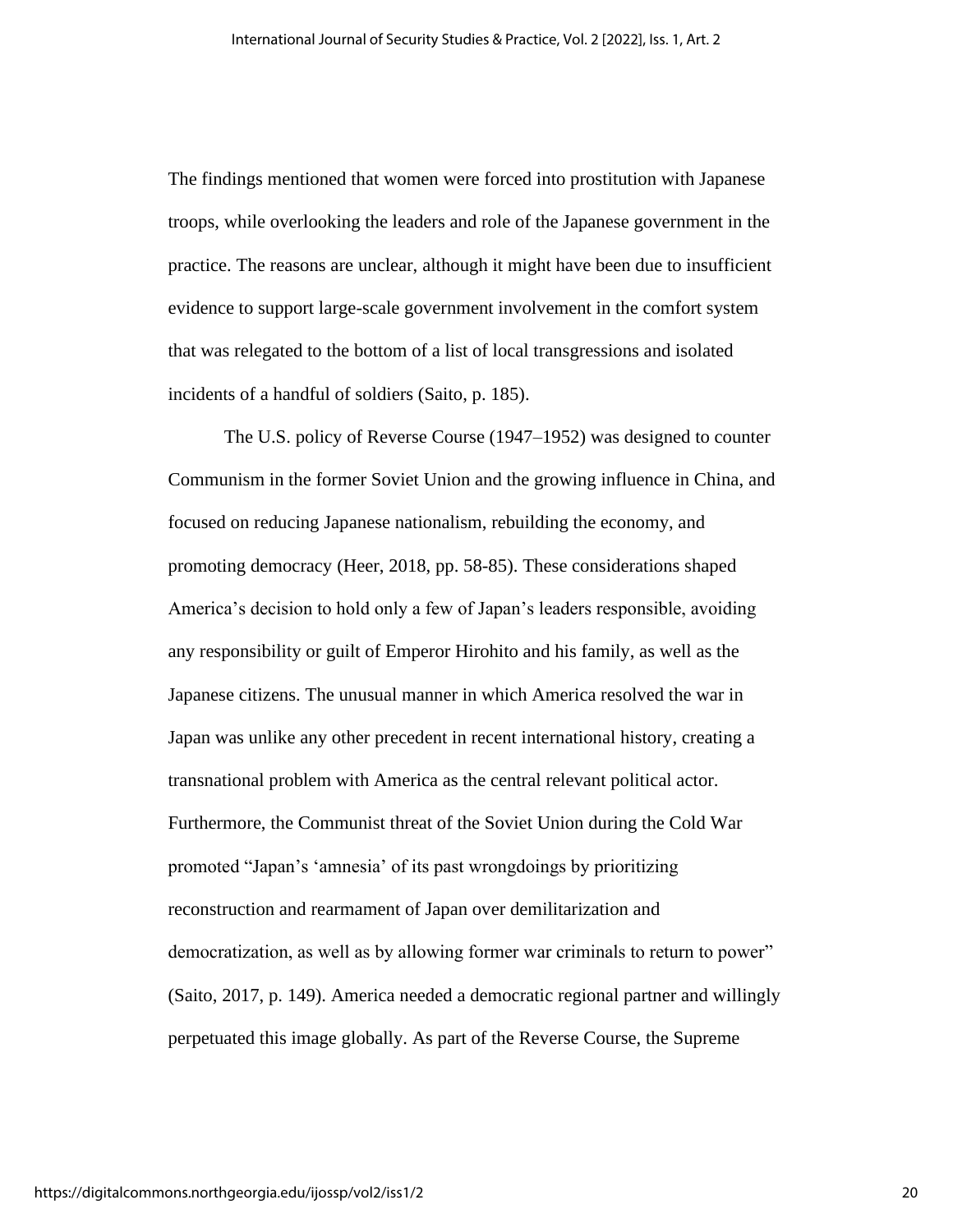Commander for the Allied Powers (SCAP) released 19 Class A war suspects from Sugamo Prison on 24 December 1948; the next day, seven were executed (Saito, p. 23; Heer, 2018, pp. 58-85). The outbreak of the Korean War (25 June 1950–27 July 1953) accelerated the removal of American troops from Japan to the Korean peninsula, and the SCAP pressed the Japanese government to establish a National Police Reserve in August 1950 while purging communists from Japanese businesses and public officials (Saito, p. 24). The Japanese government signed the San Francisco Peace Treaty (SFPT) on 8 September 1951 to restore Japanese independence and officially recognize the outcome of the Tokyo Trial.

From the outset of the Tokyo Trial, American influence and fears of victor's justice, along with concerns about its use of the atomic bomb, shaped the prosecution's approach. While some critics suggest that the Tokyo Trial was ritualized vengeance enforced by the winner upon those who lost the conflict during the trial, it was more complex as media coverage at the time fabricated the narrative that the Japanese were co-victims of the war, rather than a more accurate and realistic characterization depicting the Japanese as the aggressors and the belligerents. By not indicting Emperor Hirohito, it is reasonable to conclude that the Japanese collective memory was unaware of the details during the war. Hence, Japanese history textbooks and educators have shaped public perceptions over generations; they avoid the details of what took place during the period. This means that modern charges of war crimes and past transgressions ring hollow to

21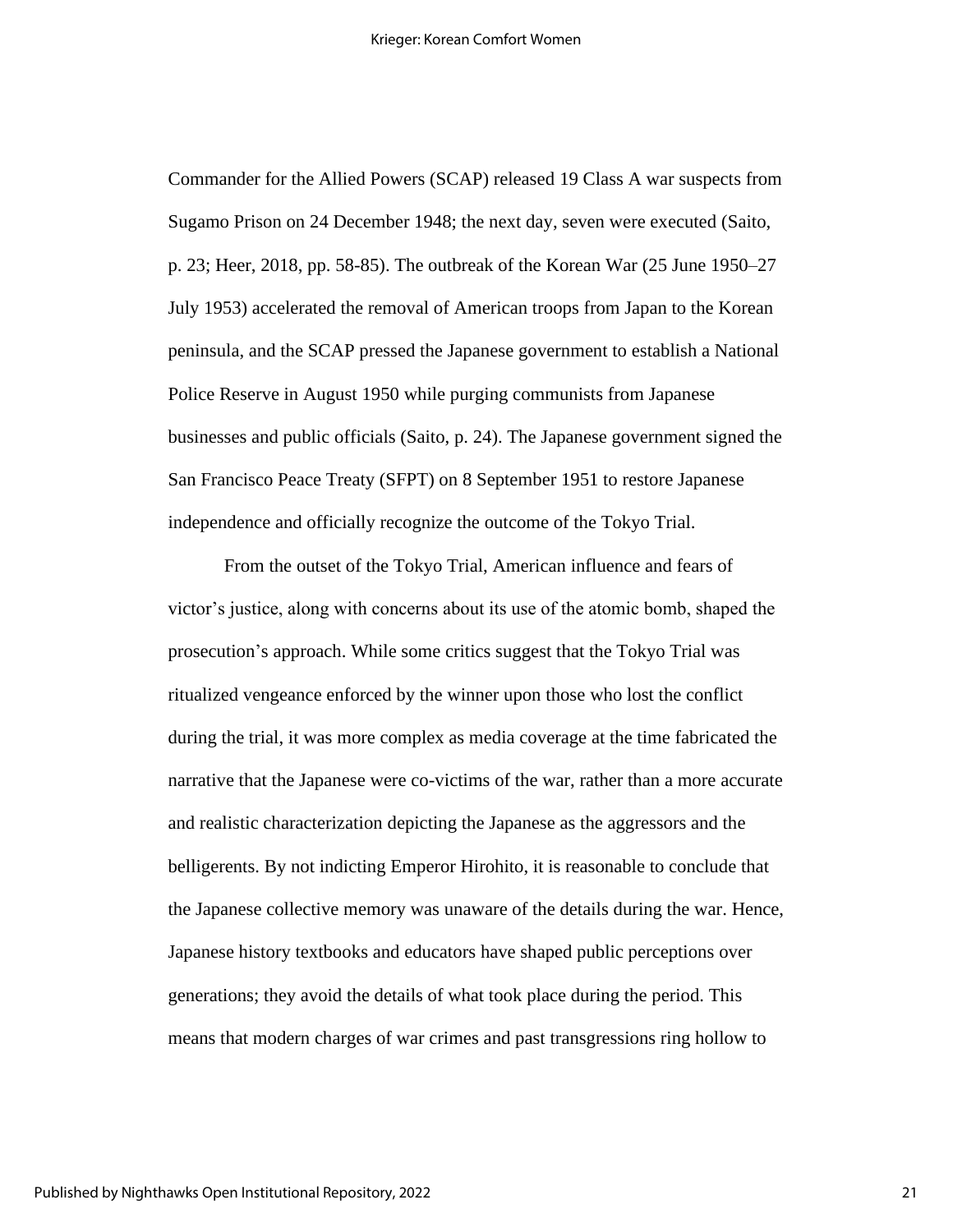the Japanese government and the people because of decades of history that downplay Japan's role during the war. All of these consequences stem from American post–war shaping actions in the region.

America's prosecution and conduct of the Tokyo Trial were further shaped by the threat of Communism and the fear that it would spread to Japan. Halfway through the two–year–long trial, the U.S. policy of Reverse Course (1947–1952) was designed to counter Communism in the former Soviet Union (Heer, 2018, pp. 58-85). The growing influence in China had a significant effect on the direction of the trial. This topic is outside the scope of this paper but is worthy of substantial research. As stated above, the policy of Reverse Course focused on reducing Japanese nationalism, rebuilding the economy, and promoting democracy (Heer, pp. 58-85). These considerations shaped America's decision to hold only a few of Japan's leaders responsible, avoiding any responsibility or guilt of Emperor Hirohito and his family, as well as the Japanese citizens. All of these factors were influential in the next stage of Japanese reparations during the SFPT.

#### **Post-war reparations**

Post-war reparations began with the SFPT and a host of other bilateral agreements, which resolved most of the damages and wartime compensation (Kuki, 2013, p. 246). Japan signed the agreement and officially acknowledged its wartime transgressions. Nevertheless, conservative Japanese politicians embraced the view that Japan's aggression was an act of self-defense. At the same time, the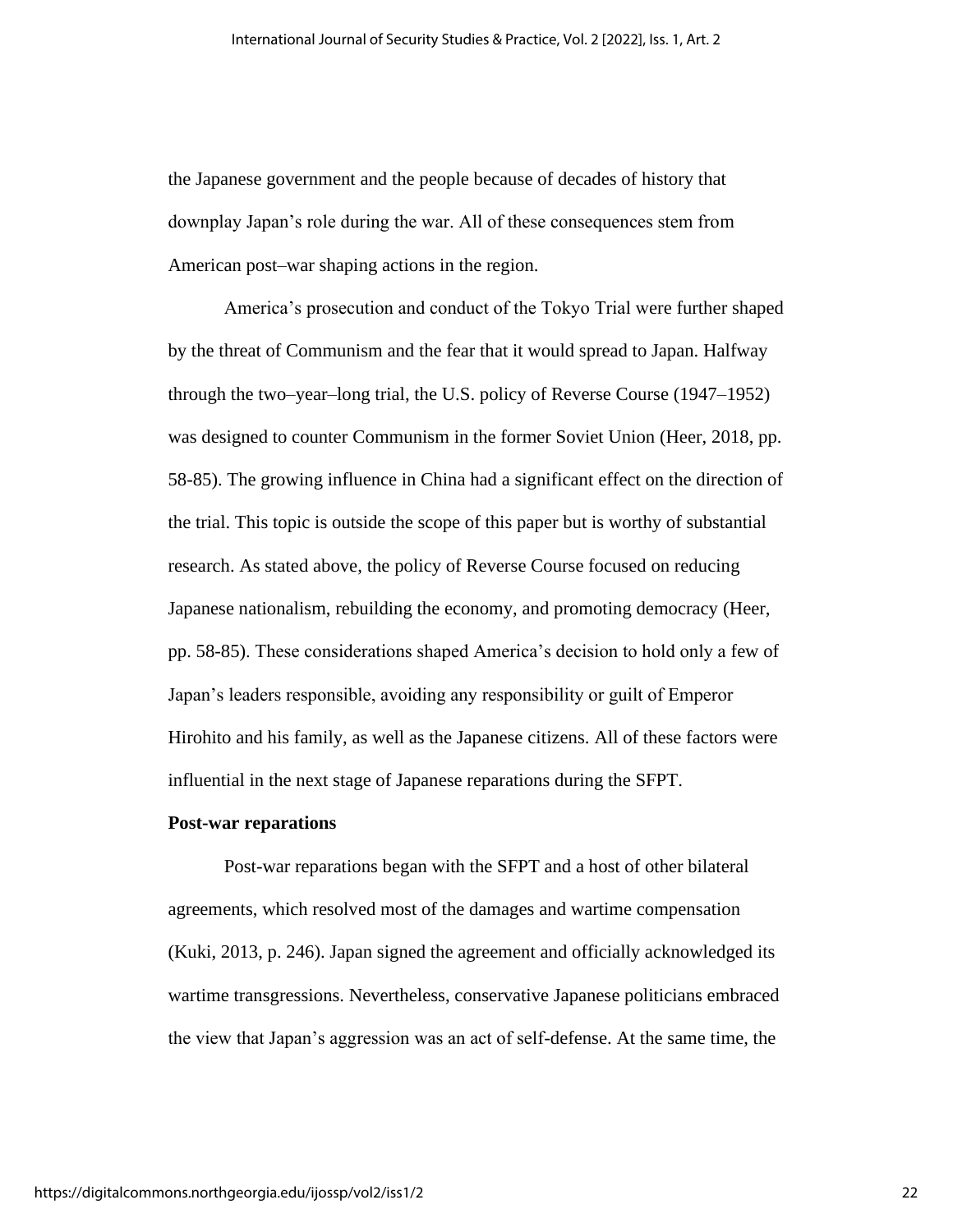Tokyo Judgement was flawed and an example of "victor's justice." Consequently, the Japanese government publicly rejected the Tokyo Trial and used their objections to release convicted war criminals. Ohashi Takeo, the Minister of Justice, announced: "The Military Tribunal for the Far East and other tribunals by the Allied Powers were not carried out according to Japan's domestic law. Therefore, those acts that were judged war crimes according to the tribunals and international law can no way be regarded as crimes as far as Japanese law is concerned" (Saito, 2017, p. 24). While one might think that this was strictly the view of Japanese conservative leadership, the Japanese public supported these decisions, as did many members of the Liberal Party. For example, a national rally to release war criminals in November 1953 drew thirty million signatures; the figure is more impressive considering that Japan's population after the war was 72.2 million in 1945 (Saito, p. 24).

The SFPT involved 48 other nations as signatories to the agreement (seven nations were invited but did not attend), and stipulated that those countries would negotiate war compensation with Japan directly. However, it would involve industrial assistance rather than monetary compensation (Hane 1996, p. 38). Korea was not a signatory, nor was it entitled to reparations benefits under Article 14, although they did fall under Article 4 regarding property and claims. The humiliation the women suffered was difficult to bear and was further exacerbated by Confucian elements in Korean culture that emphasized chastity and cast a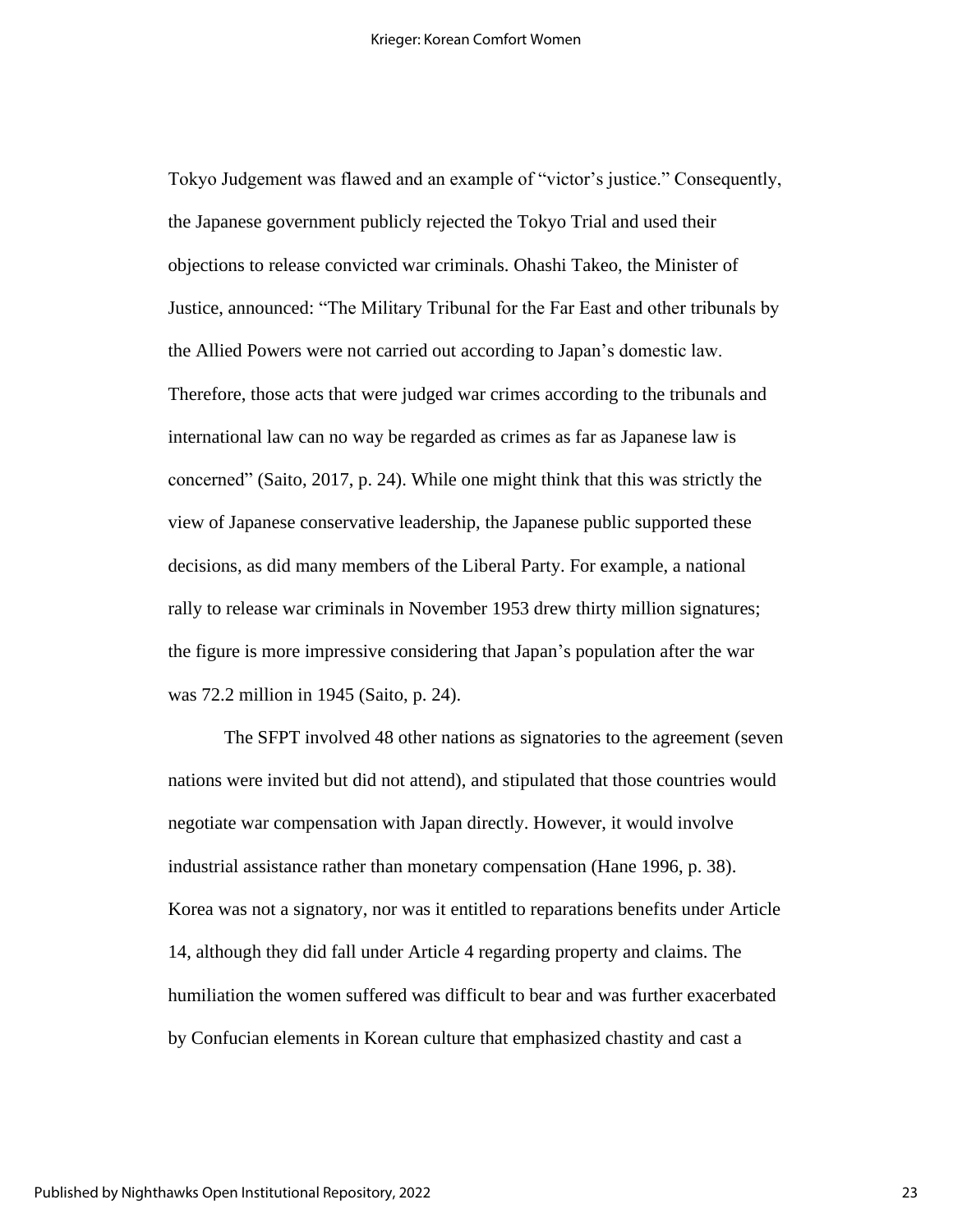negative stigma with any actions remotely associated with promiscuity. In other words, if the Korean women told their stories, they would be ostracized from family and society (Jonsson, 2019, p. 66). ROK President Syngman Rhee (1948– 1960) emulated Japan and was not interested in raising past issues that Japanese leaders would find objectionable, so he ignored the problem of comfort women and post-war frictions with Japan.

On 22 June 1965, Japan and the ROK signed the Korea–Japan Normalization Treaty, reestablishing formal diplomatic relations, although it took 14 years and seven talks to reach an agreement (Ju, 2020). Prima facie, one might think that the normalization of the bilateral relationship involved only these two countries with realist motivations stemming from mutual economic benefits. While it is true that Japan needed an export market for its goods and a nascent South Korean economy was desperate for investment, America played a more significant role in reconciling the two nations due to a rising threat from China and deteriorating conditions in Vietnam, prompting "the United States to place the highest priority on reconciliation of relations between its two primary noncommunist allies in the region" (Cha, 1996, p. 124). The treaty included an \$845 million package with loans, grants, and \$45 million in property claims for the ROK (Cha, p. 127). <sup>2</sup> Economic factors drove ROK President Park Chung-hee

 $<sup>2</sup>$  All money figures will be in U.S. dollars unless otherwise specified.</sup>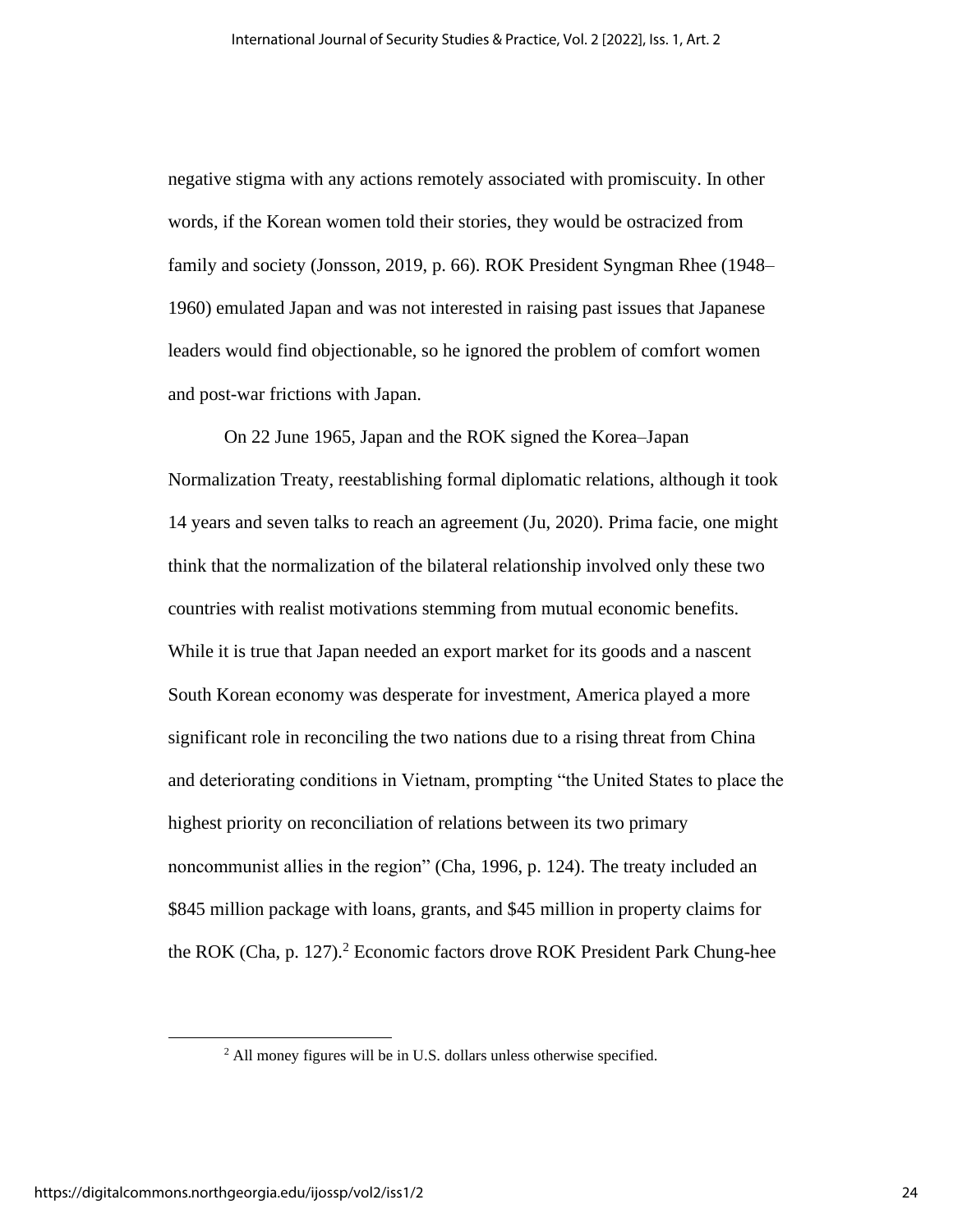(1963–1972) to the negotiating table despite his intense hatred of the Japanese. Additionally, American financial assistance began dropping in 1960 and reached an all-time low in 1965 (Cha, p. 127). The reality is that the normalization of the Japan-ROK relationship was a "product of the confluence of realpolitik Cold War security imperatives and domestic political needs" (Cha, p. 143).

American security interests in Asia were exacerbated with China's growing influence and successful nuclear tests in October 1964 and May 1965, along with growing tensions over reclaiming Taiwan. The geopolitical climate in Indochina was deteriorating and costing America more economic resources. At the same time, large-scale bombing campaigns against North Vietnam in February 1965 and the decision to send in American ground troops in April 1965 drove U.S. diplomats to foster a Korea–Japan rapprochement to support the liberal democratic world order in Northeast Asia (Cha, 1996, p. 132). Although American leaders were covert about their support of normalization and the treaty process, there were a few public support cases for the process. As Cha aptly stated:

American encouragement of ROK–Japan normalization intensified in the first half of 1965, largely taking two forms. First, State Department officials continued to play a discrete albeit critical role in facilitating dialogue between the two sides over seemingly intractable issues. Second, the White House provided high-profile support for the treaty at critical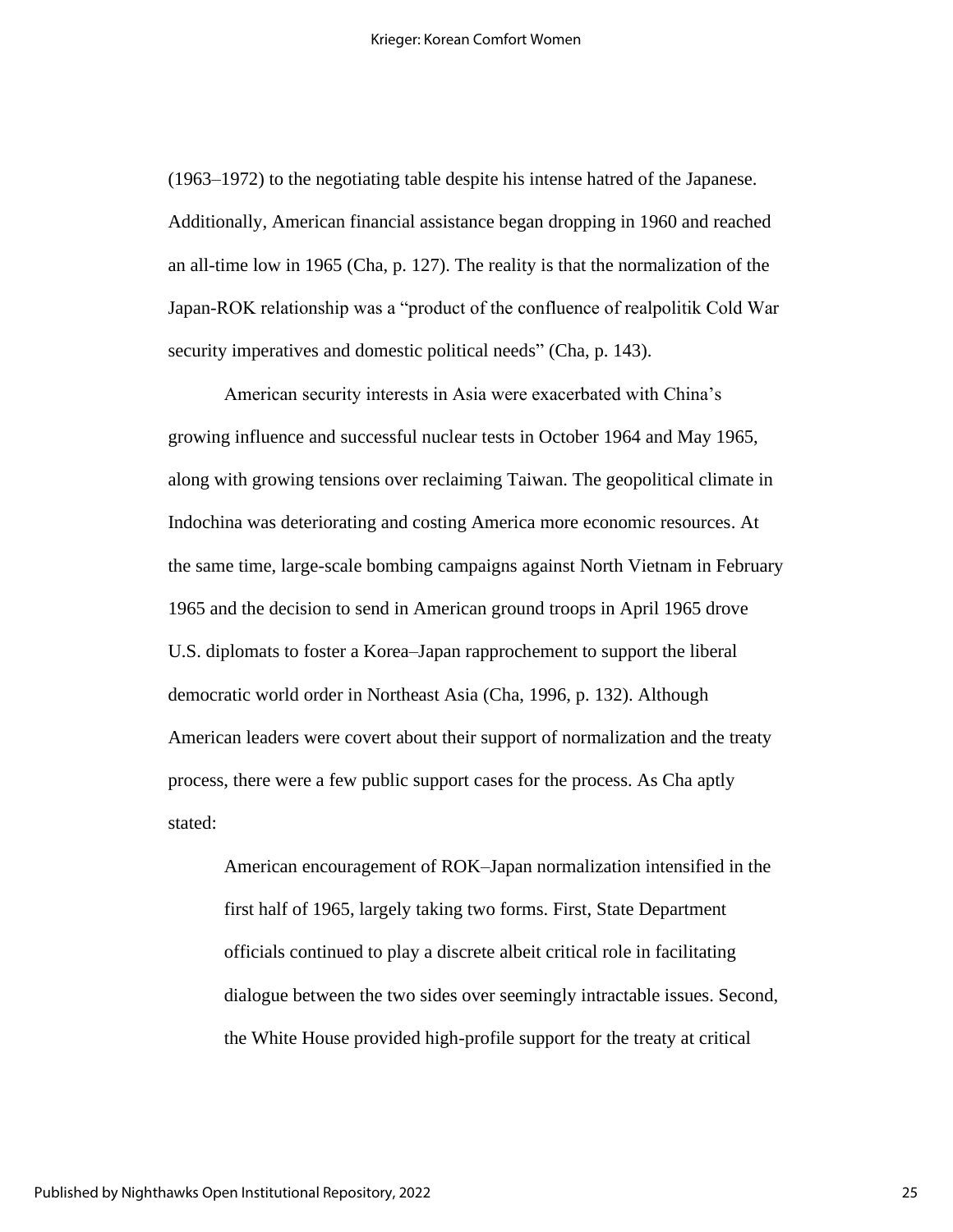moments that enabled Seoul and Tokyo to confront virulent antitreaty forces at home. (p. 138)

While the 1965 Agreement might be considered trilateral, the treaty stimulated transnational interactions within government and non-governmental organizations, primarily through the issues of atomic bomb victims and forced labor during the war. It is important to note that the 1965 Agreement did not cover comfort women issues as little information was available, translating to a lack of awareness in Japan and Korea and the collective ignorance over the role of women and insensitivity over crimes against women during the conflict. Eventually, as part of the 1965 Agreement, Japan paid the ROK \$300 million for war damages. However, the Park government spent only six percent of the money on compensation for war-related damages (Saito, 2017, p. 69). South Korean war victims protested, forming several groups while lobbying the Park government to

make compensation programs less restrictive.

Post-war reparations appeared to be resolved for many decades, although more recently, they have resurfaced. For example, in 2018 a South Korean Supreme Court ruled that Japanese private companies must compensate Koreans who served as forced labor during WWII. Japan disagreed with the ruling. As Jinyul Ju recently wrote:

First, neither Korea nor Japan placed any restrictions on the scope of the claims that were settled by the 1965 Agreement. Although there are some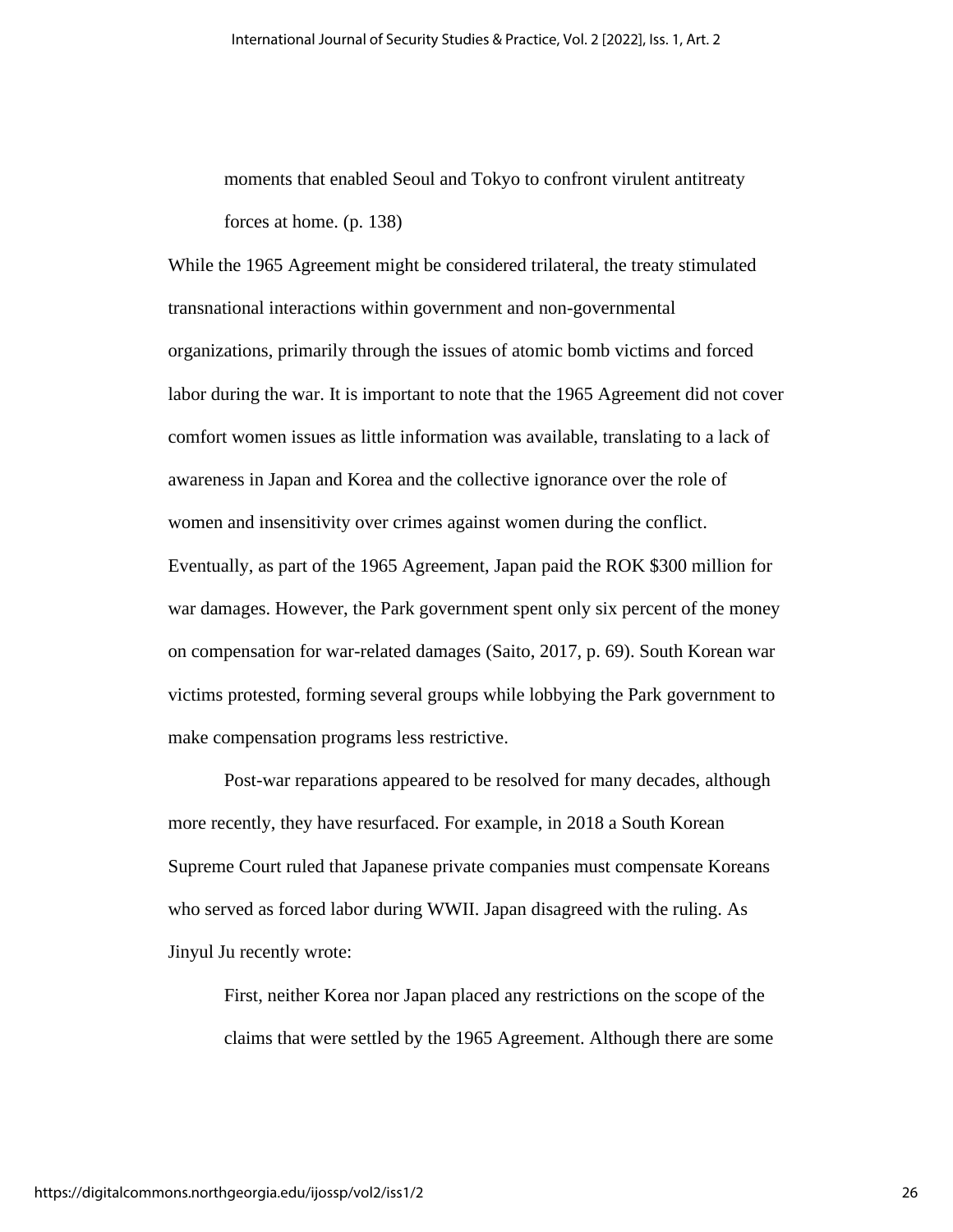exceptions defined in Article 2, it is clear that the claims of the alleged victims were not considered exceptions in the 1965 Agreement. According to the general principles of international law on the interpretation of treaties, any interpretation of the 1965 Agreement must conclude that these claims were completely and finally settled. (2020)

Consistent with principles of international law on treaties, Japan claims that the payments issued as a consequence of the 1965 Agreement acknowledged that the Korean government would be responsible for dispensing compensation to individuals from the fund going forward (Ju 2020). Consequently, Japan argued that the ROK Supreme Court ruling is inconsistent with international law, suggesting that the verdict needs international arbitration. South Korea is reluctant to turn to the international community because they could lose the case, thereby undermining their credibility. The problem of comfort women remains at an impasse.

In the 1970s the Asia Women's Association was formed in Japan to redefine women's relationships in the family throughout Southeast Asia. The group explored women's history and began researching prostitution during WWII, which slowly unmasked the narrative of comfort women (Saito 2017, p. 67). The Korean Church Women's Alliance picked up the plight of comfort women in 1988, bringing it to the attention of the Korean public. They demanded that Japan investigate the issue in May 1990, just before President Roh Tae Woo visited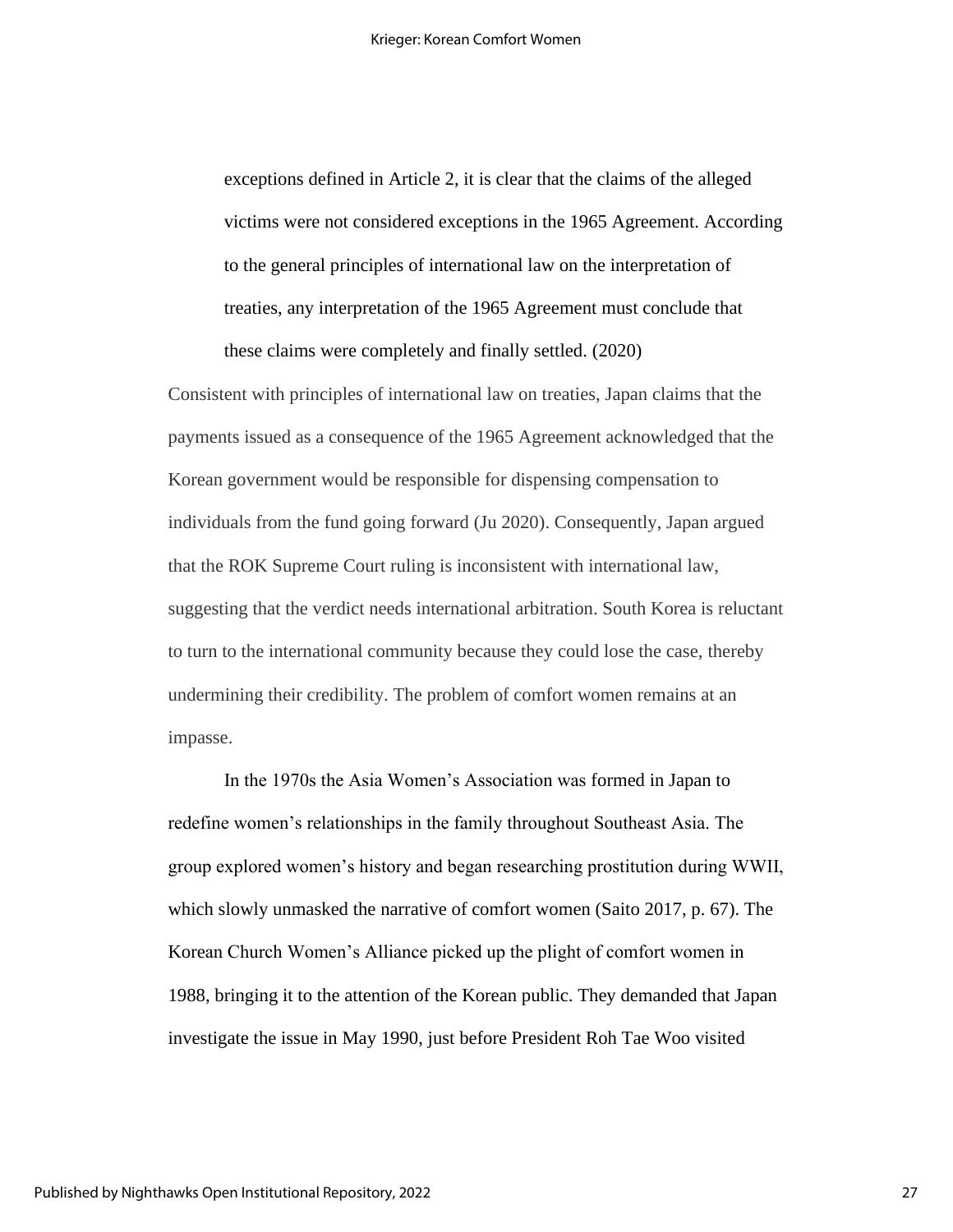Japan (Saito 2017, p. 67). The Japanese parliament reviewed the case of comfort women in April 1991 and concluded that the Japanese government resolved the issue via the 1965 Normalization Treaty. Even then, numerous demonstrators in Korea alleged that Park Chung-hee had sold the country away to Japan by signing the treaty (Dudden 2008, p. 94). The subject remained dormant for most of the year until 14 August 1991. That day in August would become a watershed moment for comfort women as Kim Hak-sun became the first woman to testify publicly and share her experiences; her responses refuted the Japanese government's claim that there was no evidence of Korean women being forced to serve at Imperial *ianjo* or comfort stations (Kuki 2013, p. 68).

Hak-sun's testimony slowly altered the conversation, and the Japanese government found comfort women's stories increasingly challenging to deny. However, the Japanese people and Korean supporters and enforcers of Japanese policies remained peripheral to the role of the government. Support for comfort women continued to run up against the same issue of accountability of the Japanese government. Saito (2017) captured the dilemma well. He wrote:

Take, for example, the Women's International War Crimes Tribunal on Japan's Military Sexual Slavery in December 2000. … Although the tribunal was an important achievement in exposing Japan's past wrongdoings, it ended up reinforcing the government-centered view of war responsibility because it did not question Japanese citizens'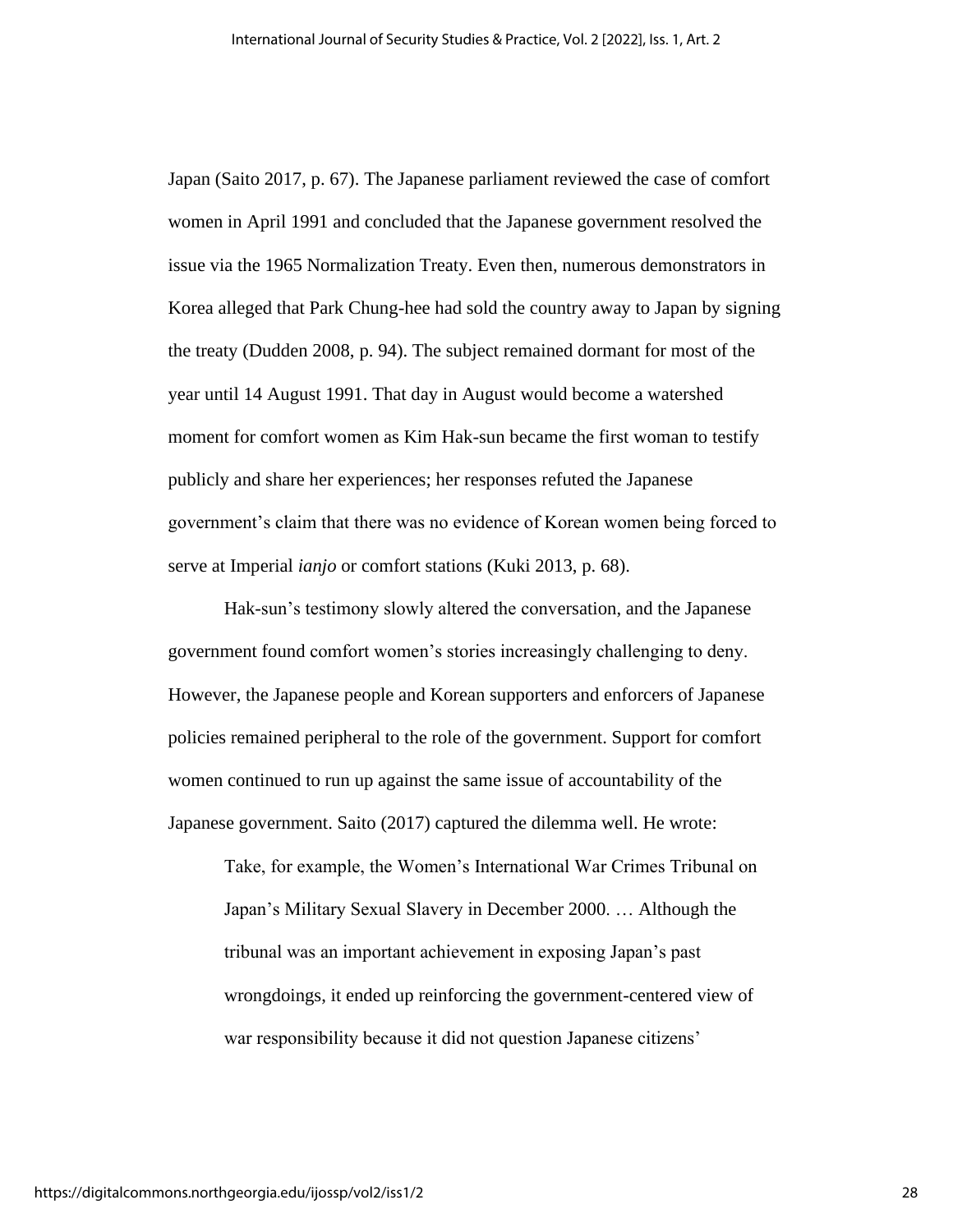responsibility in the war crimes, not to mention local Korean complicity. (p. 147)

While it might seem natural to view the citizens of Japan at the time of the war as partially culpable, this narrative is difficult to reconcile. It runs contrary to entrenched beliefs and history as handed down in Japanese culture. On 11 January 1992 a Japanese researcher, Yoshimi Yoshiaki, published official Japanese government documents painstakingly retrieved from archives that established an undeniable link that comfort stations were controlled and run by the government. Yoshiaki's paper forced the Japanese government to acquiesce and admit to its role in the comfort station institutions (Totani, 2008, p. 107).

A formal apology by the Japanese government followed on 4 August 1993, along with the creation of the Asian Women's Fund (AWF) in 1995 with 600 million yen (\$5 million USD) donated by the Japanese people as compensation to the women of Korea (Totani, 2008, p. 107). The fund also contained a letter of apology from Japan's Prime Minister, who wrote:

I, Japan's prime minister, offer a heartfelt apology and express remorse for all former military comfort women who suffered great pains and incurable physical and mental wounds. We shall not evade our responsibility for the past and the future. Our country must embrace moral responsibility, take our apology and remorse seriously, confront our past and teach it to future generations. (Totani, p. 92)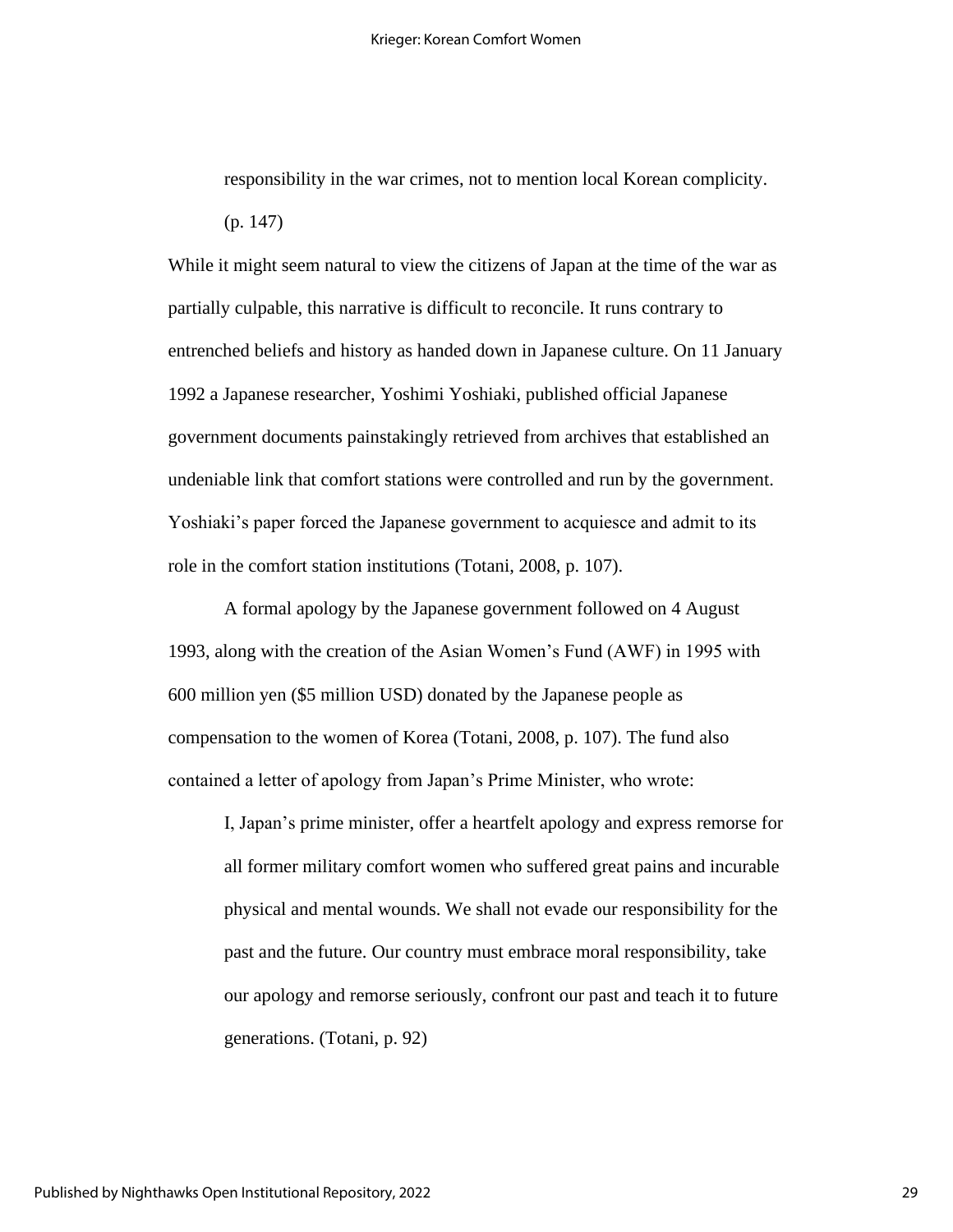The funds ran out after five years, although medical and welfare projects assisted many victims. South Koreans argued that the money, since it was privately raised, represented private contributions and did not constitute official Japanese payments. Saito (2017) wrote that the AWF underscores the challenges of

going beyond the government-centered view of Japan's war responsibility. By collecting atonement money equally and voluntarily for all groups of Japanese citizens, the promoters ended up obscuring whether those who had a larger share of responsibility—contractors who had recruited comfort women, military officials who had helped manage the comfort women system, and soldiers who had used comfort stations—contributed atonement money. (p. 146)

The way money was collected avoided governmental responsibility and ownership of their actions, and the blame was deflected to the guilt of the Japanese people. To put it another way, rather than resolving the comfort women controversy, the AWF exacerbated the issue, ensuring that it would remain unresolved. Japanese government officials considered the issue resolved with South Korea. In 2008 the United National Human Rights Council requested that Japan accept legal responsibility and issue formal apologies despite Japanese protests (Kuki, 2013, p. 68).

In December 2011 the Korean Council for the Women Drafted for Military Sexual Slavery by Japan raised funds for a large statue of a 13-year-old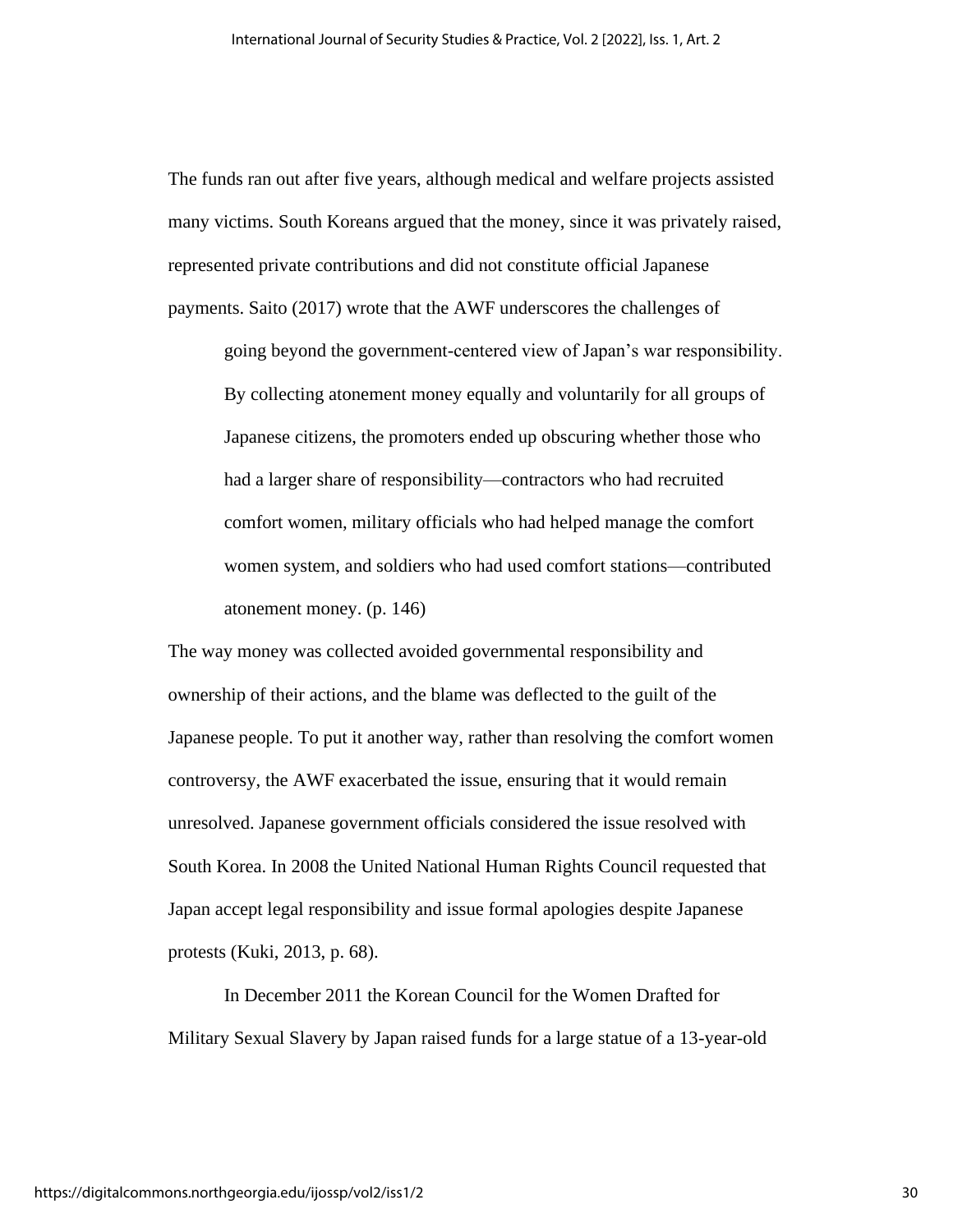comfort girl in front of the Japanese Embassy in Seoul, designated as a statue of peace, gazing directly toward the embassy (Saito, 2017, p. 123). The following year, in December 2012, South Korea elected Park Geun-hye Hye to serve as president. She was the daughter of Park Chung-hee Hee, who assumed a position of open hostility toward Japan, reinforcing the notion of victim and perpetrator. At the same time, she attempted to finish the job her father began. She, too, managed the issue extremely poorly by not listening to the voice of the victims and tried a political settlement that obscured the issue one more time.

Reparations for comfort women remained under the surface until 2015 when both countries reached a consensus with the Agreement on Comfort Women between Japan and the Republic of Korea. The agreement specified that Japan would set up a foundation and contribute one billion yen (\$8.3 million USD), although support in South Korea faltered before the ink was dry (Panda, 2017). The agreement was to settle the issue of comfort women "finally and irreversibly," but it proved unpopular in South Korea. The new South Korean administration under President Moon Jae-in ultimately dissolved the foundation and refused to support the agreement reached under the previous administration of Park Geun-hye (*Kyoto News* 2019). Nevertheless, as Seluki Lee et al. recently wrote, "survivors and humans rights groups say the bilateral agreement did not go far enough in terms of Japan accepting legal responsibility and *did not include survivors* at the negotiating table" (2021).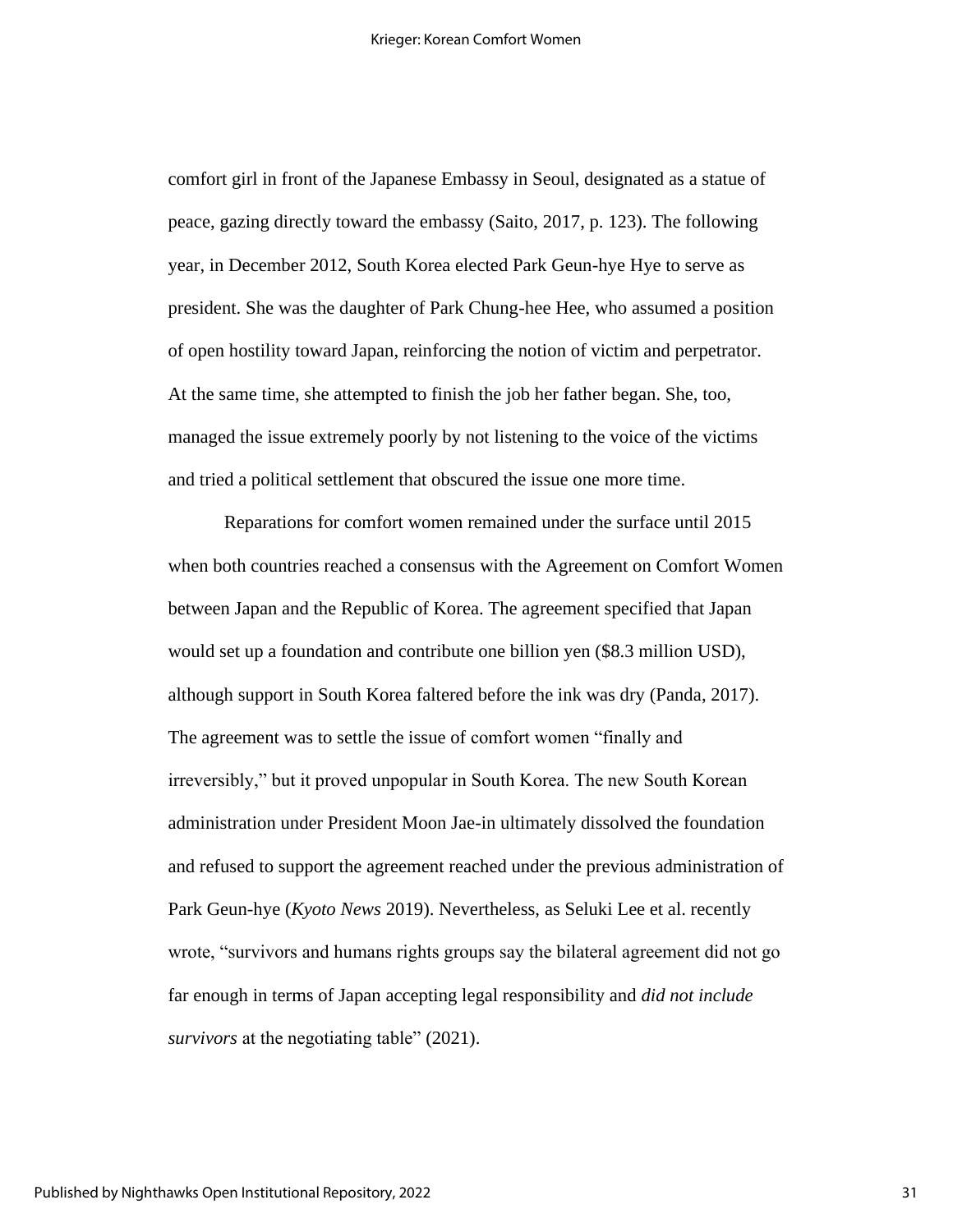Further complicating the contentious agreement, some of the victims refused to accept monetary compensation. Of the 47 surviving women, 36 elected to receive cash payments of 10 million yen each ("Japan-funded," 2019). Only 500 million yen remained in the foundation, and feelings were mixed in Seoul regarding what to do with the residual funds. South Korean leaders ultimately dissolved the foundation over the objections of Japanese politicians; Japanese leaders consider the ROK closure of the fund to be akin to "moving the goalposts" to keep the issue alive (Kumagai, 2020). Korean comfort women's support groups continue to demand public condemnation from South Korean officials toward Japan despite the agreement. As Alexis Dudden (2008) aptly stated:

Despite the official pronouncements of 'remorse,' however, Japan remains embroiled in what are known throughout the region as the 'history problems,' which are hostage almost entirely now to political policy, meaning that they are no longer about history (if they ever were). In short, Japan's way of apologizing only perpetuated a disastrous policy failure since so many found Japan's words so hollow. (p. 33)

Although Dudden's assessment is correct, it misses the nuances of the Tokyo Trial and a lack of accountability stemming from the American foreign policy covered here. In other words, American prosecutors shaped the trial to support the narrative that the Japanese were co-victims in the war.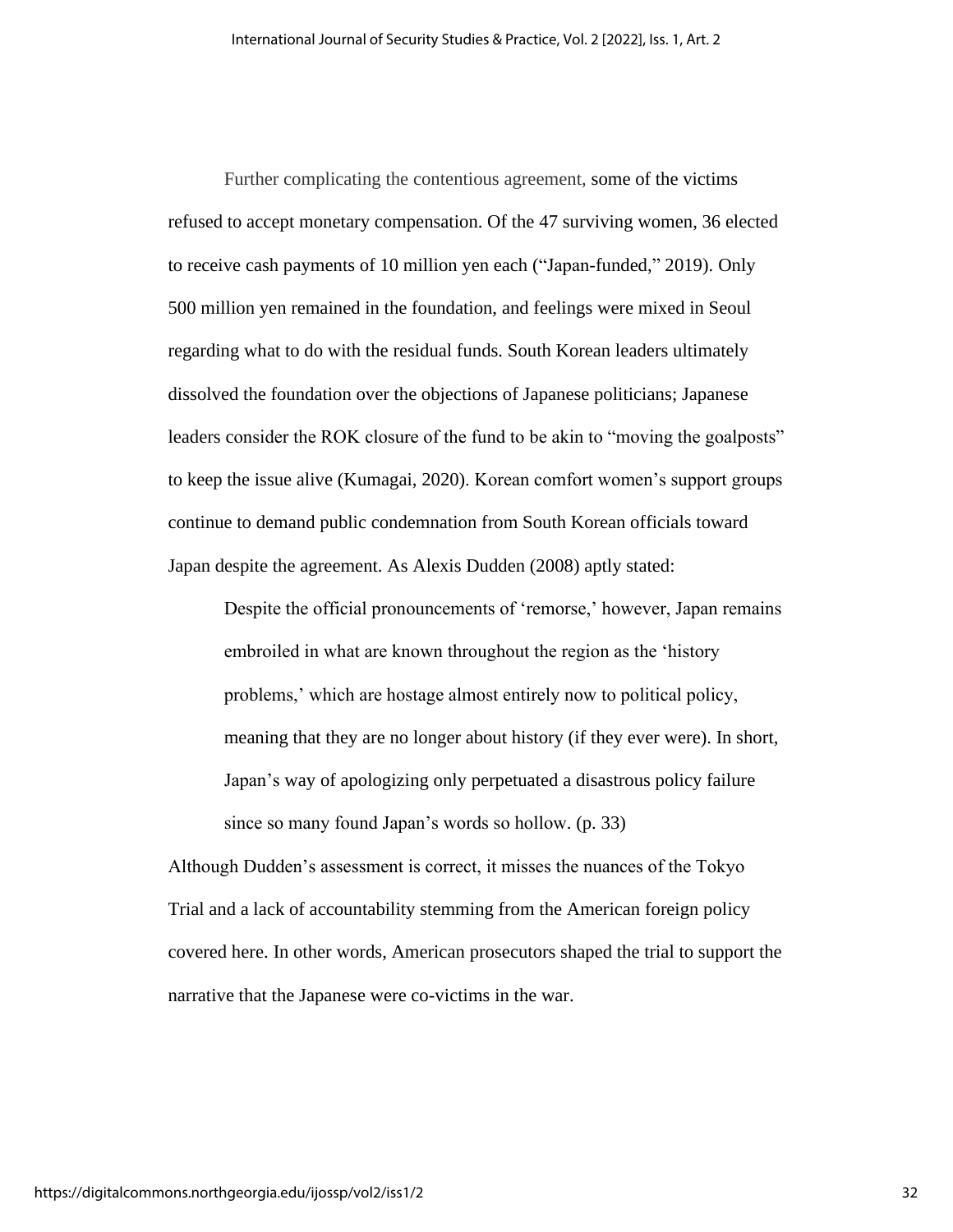While Japanese leaders feel as if they cannot escape the dark shadow their ancestors cast during World War II, and they continue to be attacked on all sides, the problem is that the apologies seem forced and less than sincere. In 2018 a South Korean Supreme Court ruled that Japanese company Nippon Steel & Sumitomo Metal owed plaintiffs \$90,000 each because of forced labor conditions during the war, despite the objections of Japanese officials who claimed that a 1965 settlement was paid and accepted decades earlier (Pandley, 2019, p. 15). South Koreans continue to view Japan negatively, with almost 79 percent of the population looking through the harsh lens of WWII atrocities more than seven decades after the end of the conflict (Pandley, p. 16). Pandey highlighted the problem, writing, "the Japanese government maintains that they are continually punished for crimes they have already acknowledged" (p. 17). One cannot help but agree with Japanese leaders. There is some validity with their argument, and the problem is exacerbated by intense South Korean nationalism and "extrajudicial demands for reparations and snubbing of previous representations" (Pandley, p. 17).

On 21 April 2021, South Korean Seoul Central District Court Judge Min Seong-cheol dismissed a civil suit filed by 20 comfort women survivors and their families, citing a potential diplomatic clash if he did otherwise as a 92-year-old survivor appeared visibly shaken. (Lee et al., 2021). The irony was that an earlier court ruling in January established a precedent, awarding 12 Korean survivors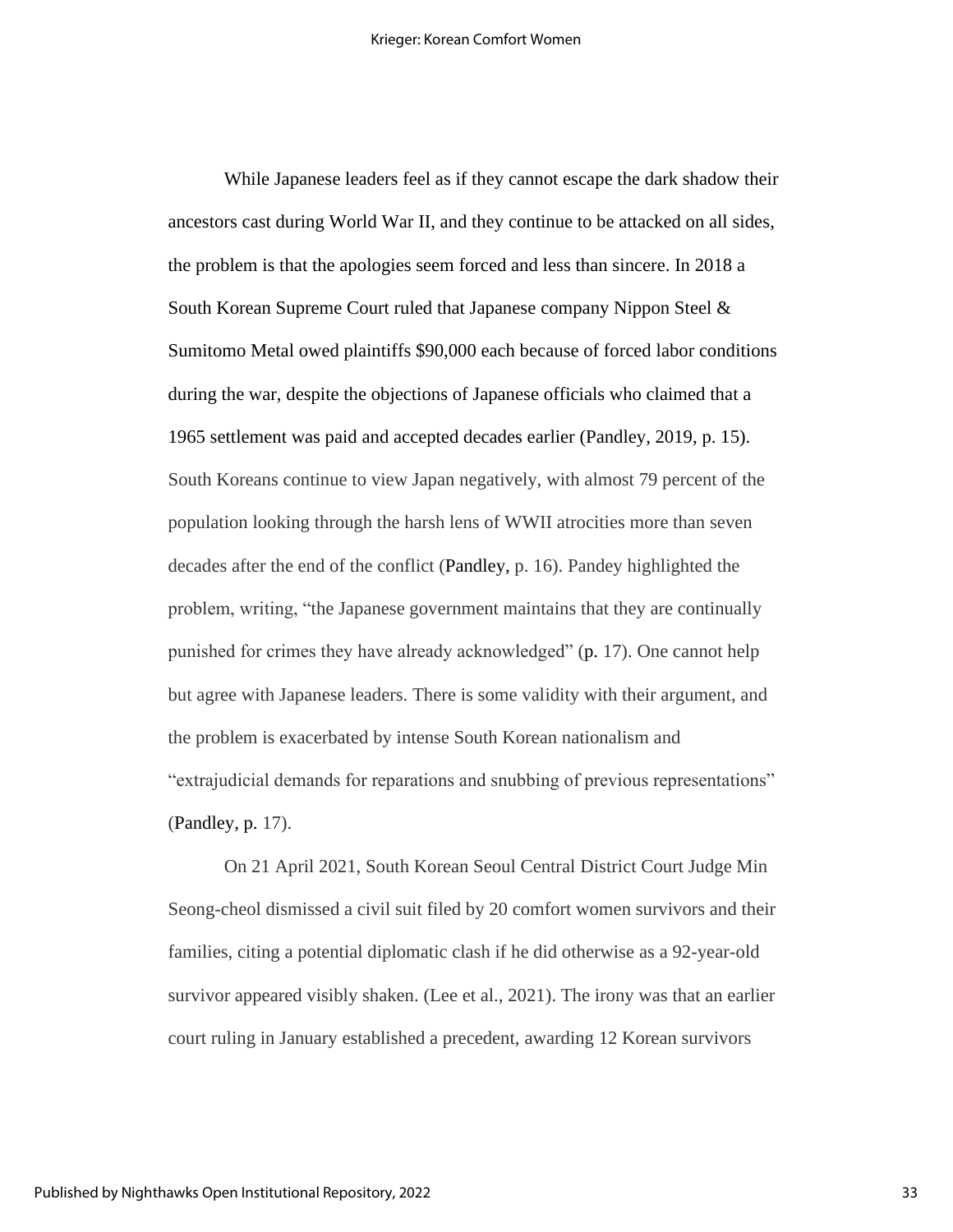\$91,800 each. (Lee et al.). Even today, the issue remains unresolved, and with only 15 registered survivors currently alive, time is running out (Lee et al.). Every week over the past 39 years, protestors gather next to a bronze statue of a Korean girl outside the Japanese embassy in Seoul to demand justice for comfort women. As the crowd gathered during a 2020 protest, "a woman placed a bright yellow sign on the statue's lap. It read 1,488—the number of protests demanding justice since 1992" (Lee et al., 2021).

In the past, tensions between the ROK and Japan over comfort women prompted the cancellation of military exercises. In 2014 *The Korean Times* suggested that *wianbu,* or the issue of comfort women, was a significant diplomatic dispute between the two countries (Jonsson, 2019, p. 64). Under President Moon Jae-in, South Korean overtures toward North Korea and a return of the Sunshine Policy only raised Japan's concerns given the unpredictability of Pyongyang. The U.S. Congressional Research Service updated a document in late 2019 (Chanlett-Avery et al.) that covered Japanese relations and potential issues stemming from the Second World War that continue to impact the trilateral partnership between the United States/South Korea/Japan. The report cited a recent South Korean court ruling that inflamed the ROK/Japanese relationship, prompting the ROK to withdraw from a critical military agreement. The report concluded that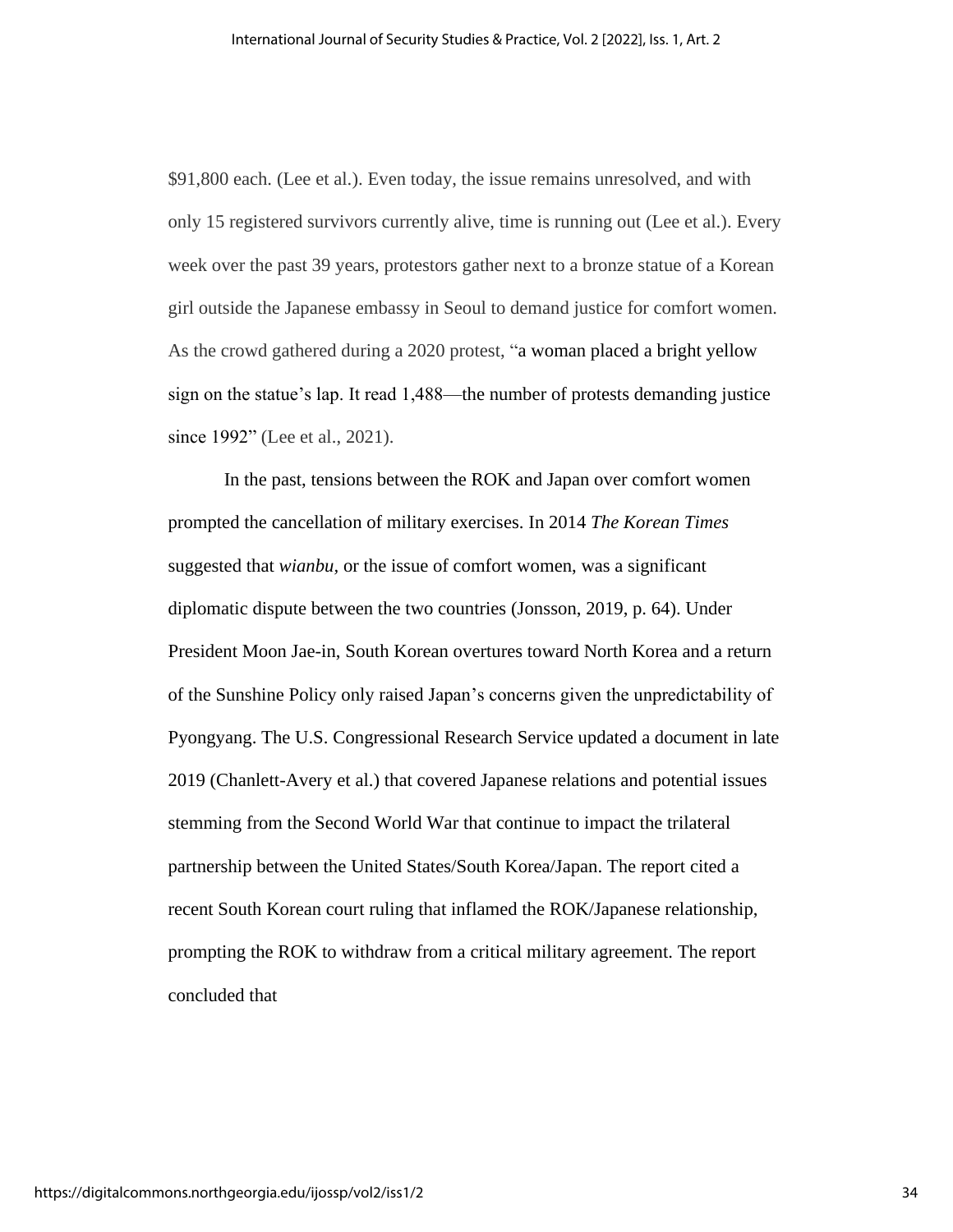analysts are concerned that the positions taken by leaders in both capitals leave little room for a managed exit. Seoul's decision to withdraw from the Japan–South Korea military intelligence agreement, or GSOMIA, could have lasting impacts: not only does the withdrawal stymie many trilateral exercises and communications, but re-entering the agreement could become a risky political move for future South Korean presidents. (Chanlett-Avery et al., 2019, pp. 11-12)

Researchers highlighted the challenges and mentioned a Korean American activist group that raised awareness of the past, prompting the U.S. House of Representatives to request the Japanese government formally apologize and take responsibility for past military transgressions (Chanlett-Avery et al. 2019, p. 13). This action exacerbated the tension while overlooking the complex history as outlined in this essay.

On 25 March 2021, Pyongyang fired two missiles into the Sea of Japan, although no debris fell within Japanese territorial waters; the action was a test for the new Biden administration and raised the hackles of both Japan and South Korea (Bicker, 2021). Over the past few years, the ROK has intermittently refused to participate in military exercises with Japan, decreasing military cooperation and regional readiness. The need for a solid trilateral partnership between the United States, Japan, and the ROK has never been more urgent. Contemporary geopolitics with a rising China and belligerent Democratic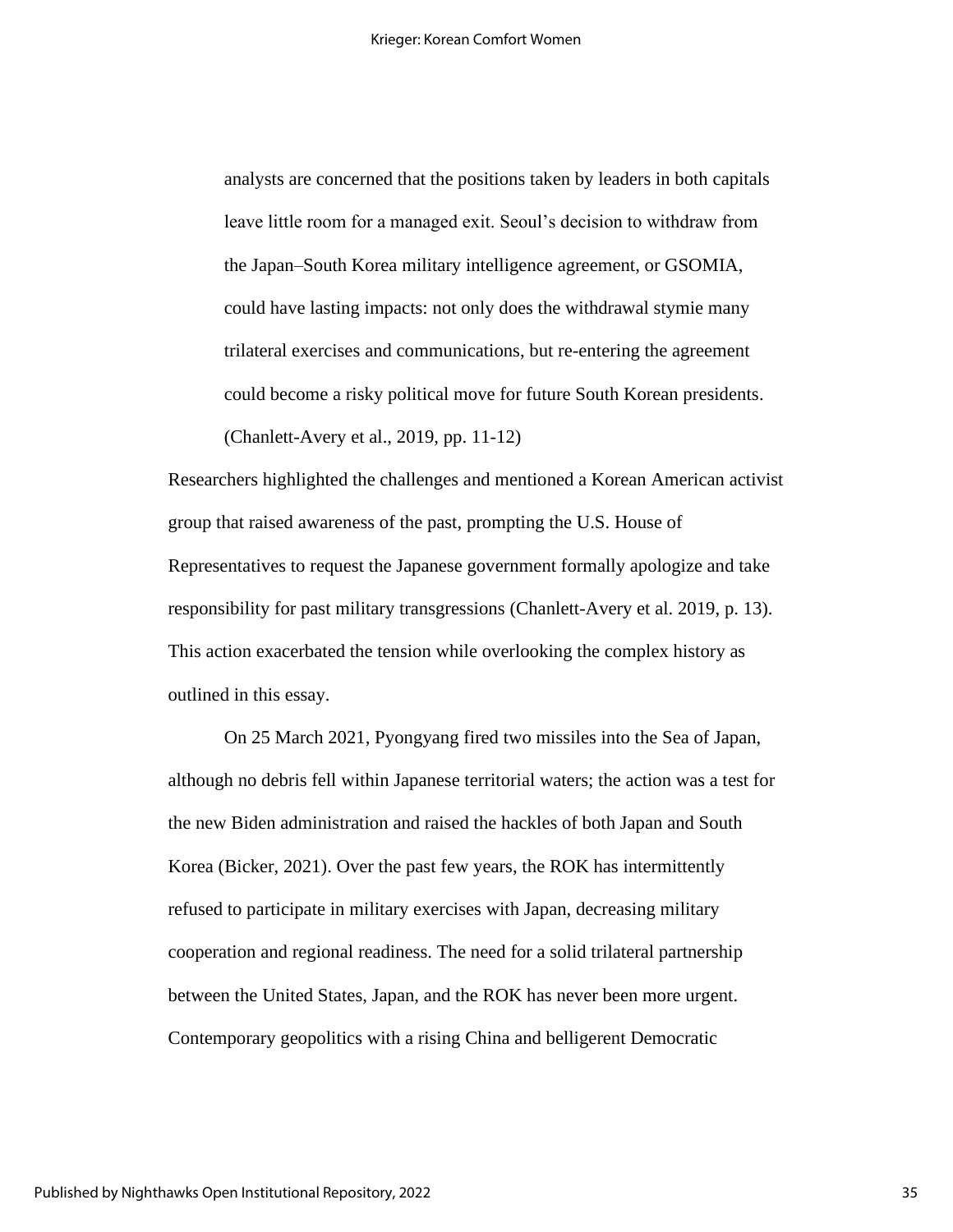People's Republic of Korea (DPRK) make cooperation between the ROK, Japan, and the United States crucial for regional stability. Multilateralism will be the keystone for diplomacy in the future.

Due to problems stemming from the Tokyo Trial, the United States shares some ownership of the problem and needs to be a part of the solution. Even during the trials in 1946, Ben Bruce Blakeney, a Class A war crime suspects attorney, raised concerns that Allied killing of the Japanese was considered legal while the same act by the Japanese military was considered criminal (Saito, 2017, p. 137). Indian Justice Radhabinod Pal's dissenting opinion raised questions about the validity of the trials. It galvanized Japanese conservatives who used Pal's words to reinforce the unjust nature and outcome of the Trial. While this provided support for Japanese nationalists, the root of East Asia's history problem is much deeper; it goes back to colonial rule, which is outside the scope of this paper and an area that requires further research to demonstrate its influence on the prosecution during the trials.

The Tokyo Trial set the tone for the SFPT and established monetary compensation for countries that participated in the meeting, although Korea was omitted. Even at the time, Japanese leaders stated that Japan's aggression between 1931–1945 was an act of self-defense, suggesting that the Tokyo Trial violated Japan's domestic laws, which rendered the verdict meaningless. However, the 1965 Korea-Japan Normalization treaty formalized diplomatic relations and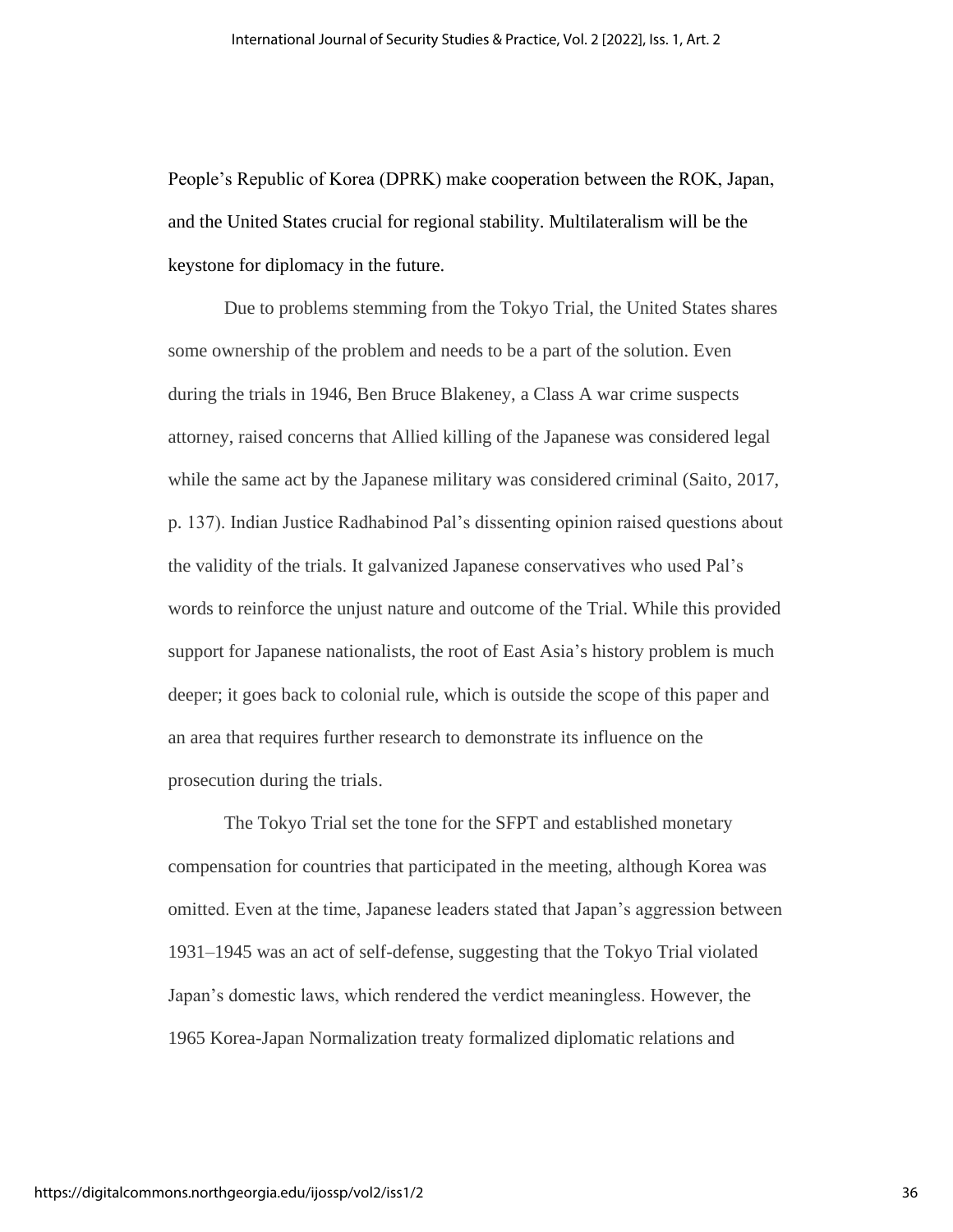included \$845 million of loans and grants along with \$45 million in property claims for the ROK, although the topic of comfort women was overlooked. The issue of comfort women did not garner public attention until the 1991 public testimony of Kim Hak-sun, who offered direct evidence that Korean women were *forced*, not volunteers, to work at Japanese comfort stations. A formal apology followed in 1993 along with \$5 million to compensate Korean women, although the Japanese public donated the entire amount. In 2015 Japan and the ROK reached another agreement, awarding \$8.3 million in a fund to support comfort women. As of 2021 there were only 15 surviving Korean comfort women alive. While the families of comfort women continue to attract attention in Korea, time is running out.

U.S. politicians also exacerbate the issue of comfort women. In 2007 the Democratic Party of Japan expressed outrage at the United States House of Representatives Resolution 121, where American politicians asked the Japanese government to formally apologize for coercing women into sexual servitude. Japan's argument was that the United States never apologized for firebombing Tokyo and dropping two atomic bombs, killing countless women and children. While the use of nuclear bombs distorts the issue, American involvement in the Tokyo Trial distorted Japan's role in the war. The statements by Japanese officials are only the tip of the iceberg, while the core of the dilemma becomes clear with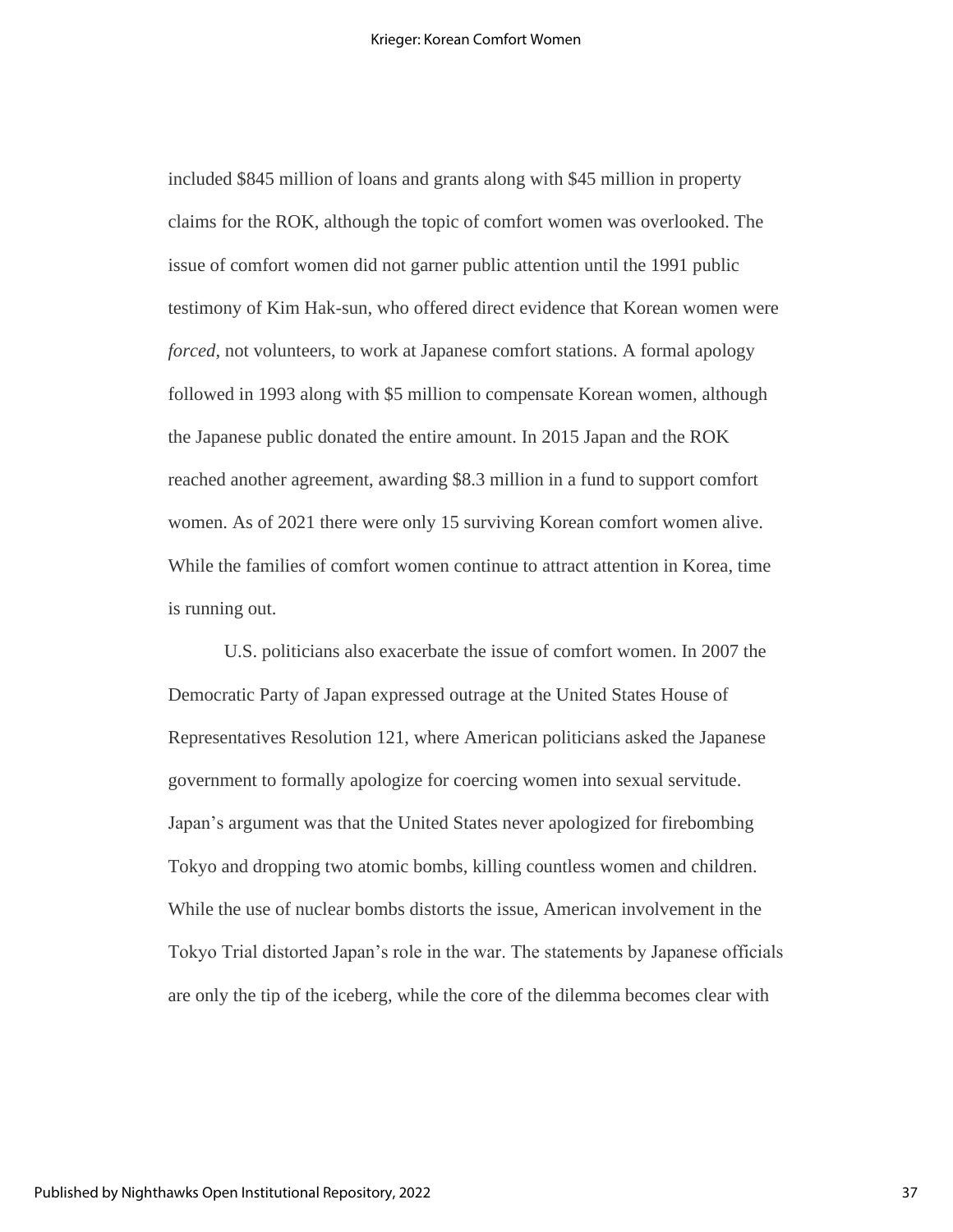America's Reverse Course, the Tokyo Trial, and the 1965 Agreement (Heer, 2018, pp. 58-85).

Politicians in America mistakenly assume the issue of comfort women involves only Japan and the ROK. A brief historical review underscored American involvement in shaping the problem developed as part of the Tokyo Trial and policy of Reverse Course after the war (Heer, 2018, pp. 58-85). Regional frictions continue to surface and impact regional stability in Southeast Asia. These two countries are unlikely to resolve the issue independently, and it might finally take an international tribunal to settle the matter. As Saito (2017) recently pointed out, "the history problem in 'East Asia is transnational to the extent that it includes the United States as a relevant political actor" (p. 149). U.S. leaders facilitated the 1965 Treaty to normalize the ROK-Japanese relationship.

Surprisingly, there is little literature surrounding the precarious nature of regional security agreements, given the long–standing threat from the Democratic People's Republic of Korea (DPRK). In 2019 a Congressional Research Service report on Japan–U.S. relations covered the topic of comfort women and the friction between Japan and the ROK in a paragraph, citing a concern for future cooperation. (Chanlett-Avery et al., 2019).

#### **Conclusion**

This paper highlighted the complex factors at work during the International Military Tribunal for the Far East, or the Tokyo Trial, and the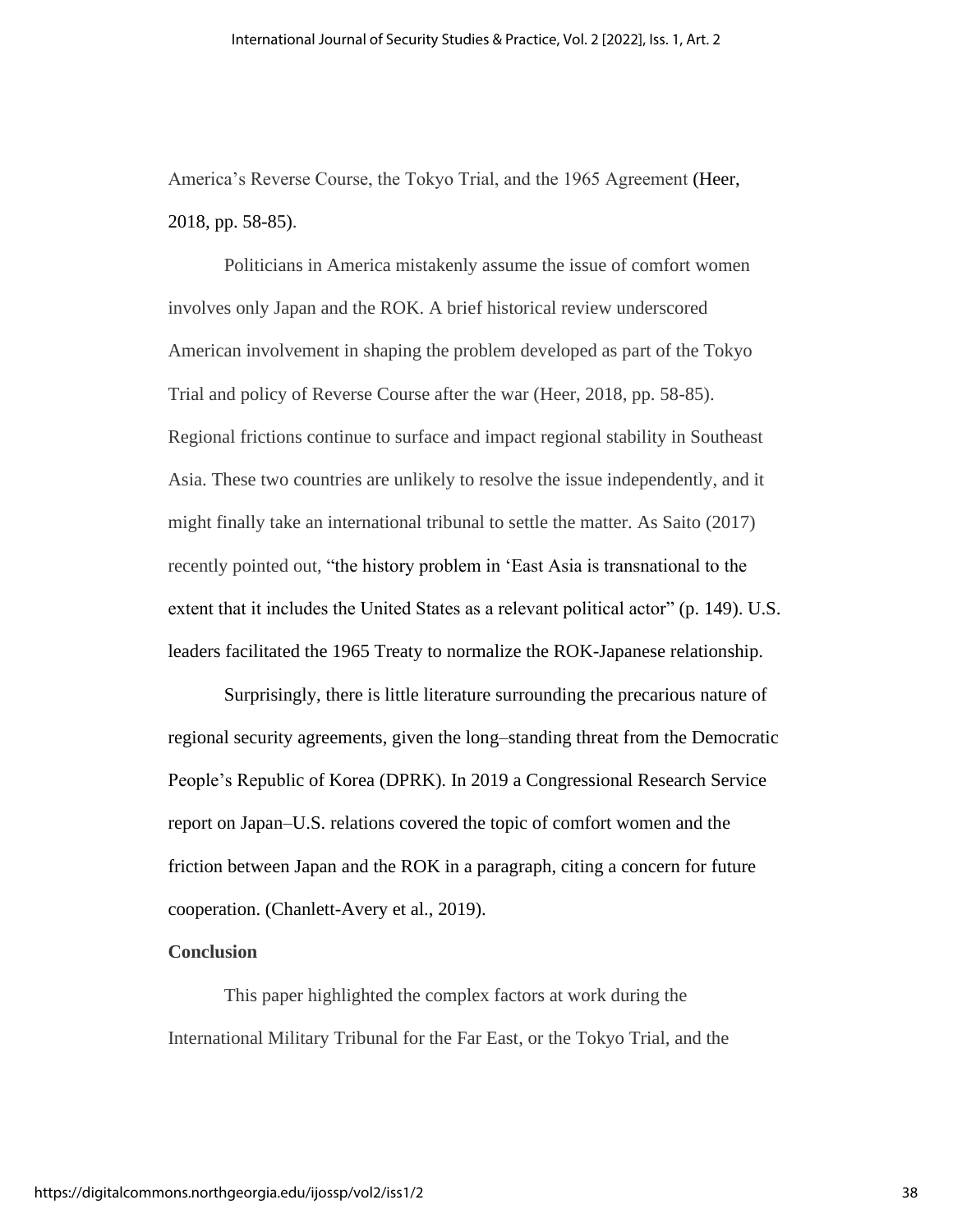subsequent alteration of the American policy based upon the growing concern for the spread of Communism in Asia. The projected loss of China to communist forces under Mao Zedong, along with the threat of the Soviet Union, prompted the United States to adopt a policy of Reverse Course and not remove key leaders from Japan's military and civilian establishment, while trying only a small token sample of leaders (Heer, 2018, 58-85). Although America did purge Japan of nationalist and communist sympathizers, the focus, following the conclusion of the trial in November 1948, was on a rapid rebuild of the Japanese economy. During the trials, media coverage supported a narrative that the Japanese were covictims of the war. At the same time, subsequent historians view the Trial as a distortion of justice and omission of the facts. Indian Justice Pal's dissenting opinion on the entire Trial and questioning the validity of the tribunal itself served to make Pal a hero to Japanese conservatives and provide support for arguments that challenged the findings and overall conduct of the Tokyo Trial.

Even as Japanese leaders signed and agreed to the terms of the SFPT and a host of other bilateral agreements, officially acknowledging Japan's wartime transgressions, conservative Japanese politicians continued to embrace the view that Japan's aggression was an act of self-defense. The Japanese government openly rejected the Tokyo Trial publicly and used their objections to release convicted war criminals. Ohashi Takeo, the Minister of Justice, argued that the Tokyo Trial violated Japan's domestic laws and was invalid. Judge Pal's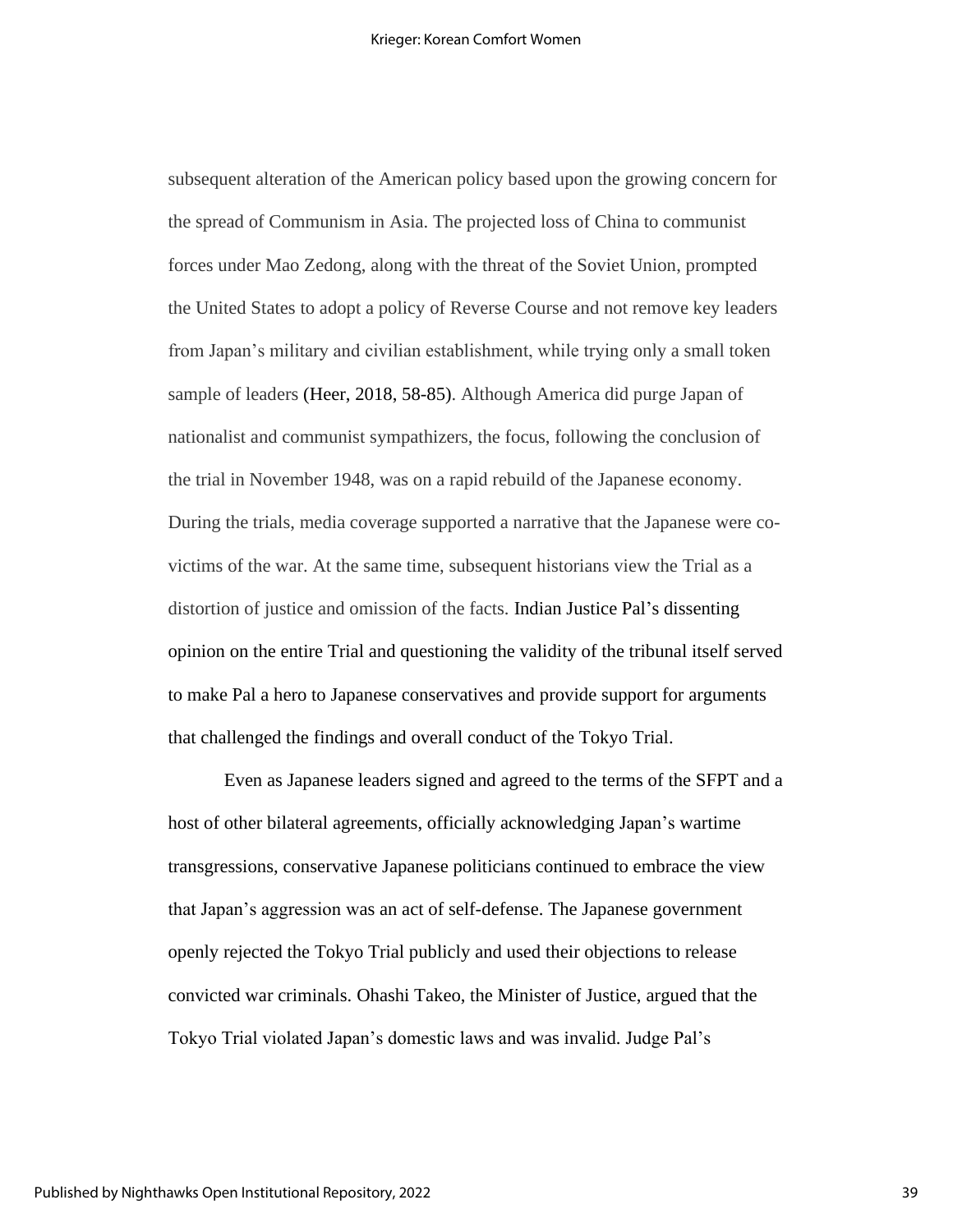dissenting opinion set the stage for the release of Japan's convicted war criminals. Korea was not a signatory to the SFPT, although Article 14 compensated for property and other claims. Still, the issue of comfort women was not known or acknowledged at the time.

Domestic economic concerns for both countries drove the Japan–Korea 1965 Normalization Treaty. However, once again America pulled strings in the background due to a rising threat from China and deteriorating conditions in Vietnam. America's strategic interest was to ensure that its democratic allies in East Asia were amiable and productive members of a tripartite anti-communist agenda. This was another example where the issue of comfort women yet again evaded attention. A series of events in the early 1990s raised public awareness of the Japanese practice of comfort stations and the forcible abduction of women. The AWF was established in 1995 with money raised from the Japanese public, not the government, which further exacerbated the issue and Korean perceptions that the Japanese government avoided responsibility for its involvement in managing comfort stations during the war.

Reparations for comfort women remained under the surface until 2015 when both countries reached a consensus with the Agreement on Comfort Women between Japan and the Republic of Korea. The agreement specified that Japan would set up a foundation and contribute \$8.3 million, although support in South Korea faltered quickly. At the same time, the effort to settle the issue of comfort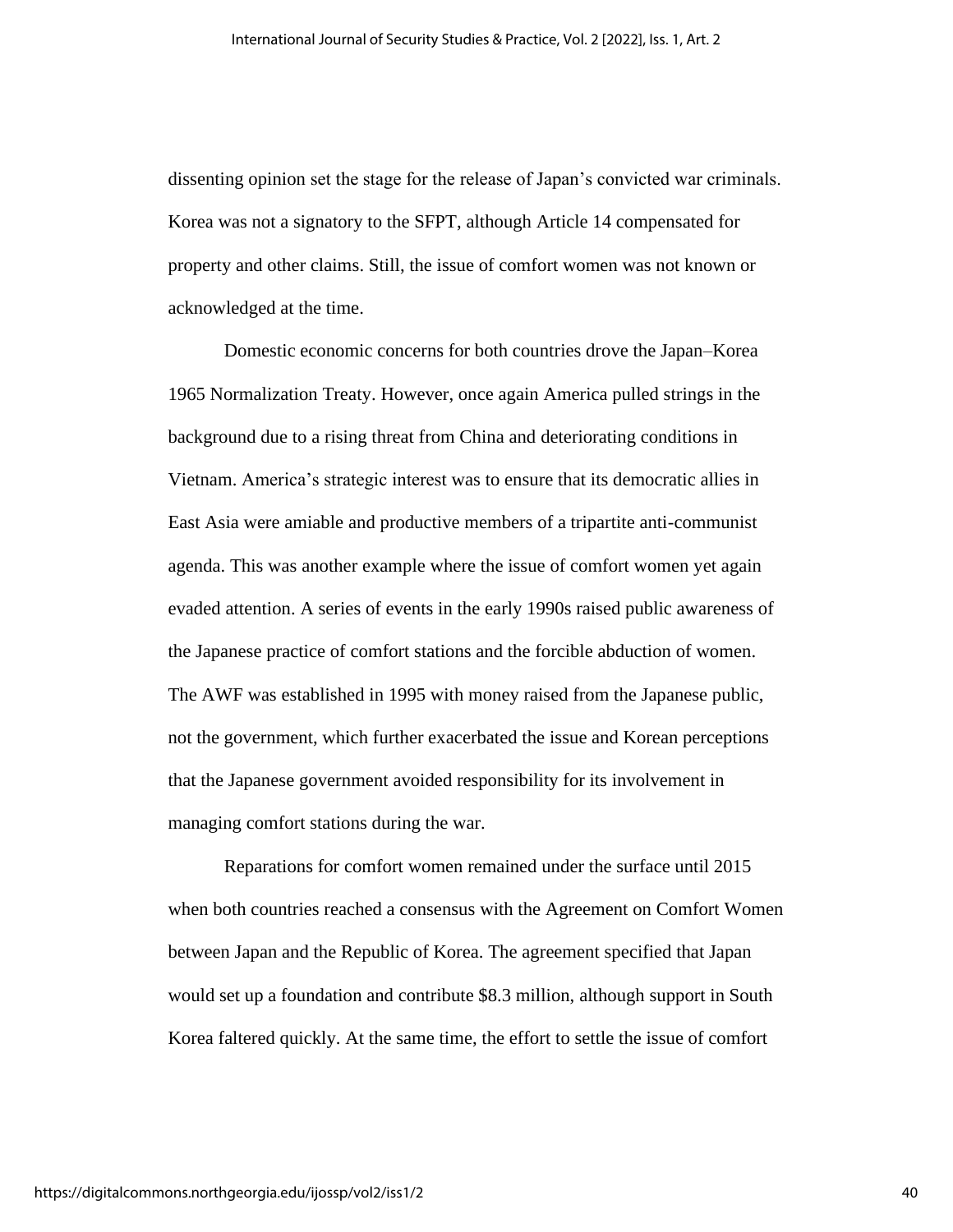women finally and irreversibly failed to materialize. On 21 April 2021, a South Korean Seoul Central District Court dismissed a civil suit filed by 20 comfort women survivors and their families, citing a potential diplomatic clash if he did otherwise, underscoring the fact that the issue continues to lurk in the shadows.

Politicians in America mistakenly assume the issue of comfort women involves only Japan and the ROK. The historiography underscores the complexity of the historical narrative that selectively includes or excludes important events while glossing over contemporary historical disputes. A brief historical review underscored American involvement in shaping the problem developed as part of the Tokyo Trial and policy of Reverse Course after the war (Heer, 2018, pp. 58- 85). Regional frictions continue to surface and impact regional stability in Southeast Asia. These two countries are unlikely to resolve the issue independently, and it might finally take an international tribunal to settle the matter. The threat of China demands better cooperation between the United States, the ROK, and Japan; the United States needs to be involved in the solution as they unwittingly created part of the problem. America's strategists and political advisors must contend with the complex regional history shaped as part of a Cold War strategy to solve contemporary security issues. Only then can this chapter of East Asian history be closed and a nail put in the geriatric coffin that has haunted the region for almost a century.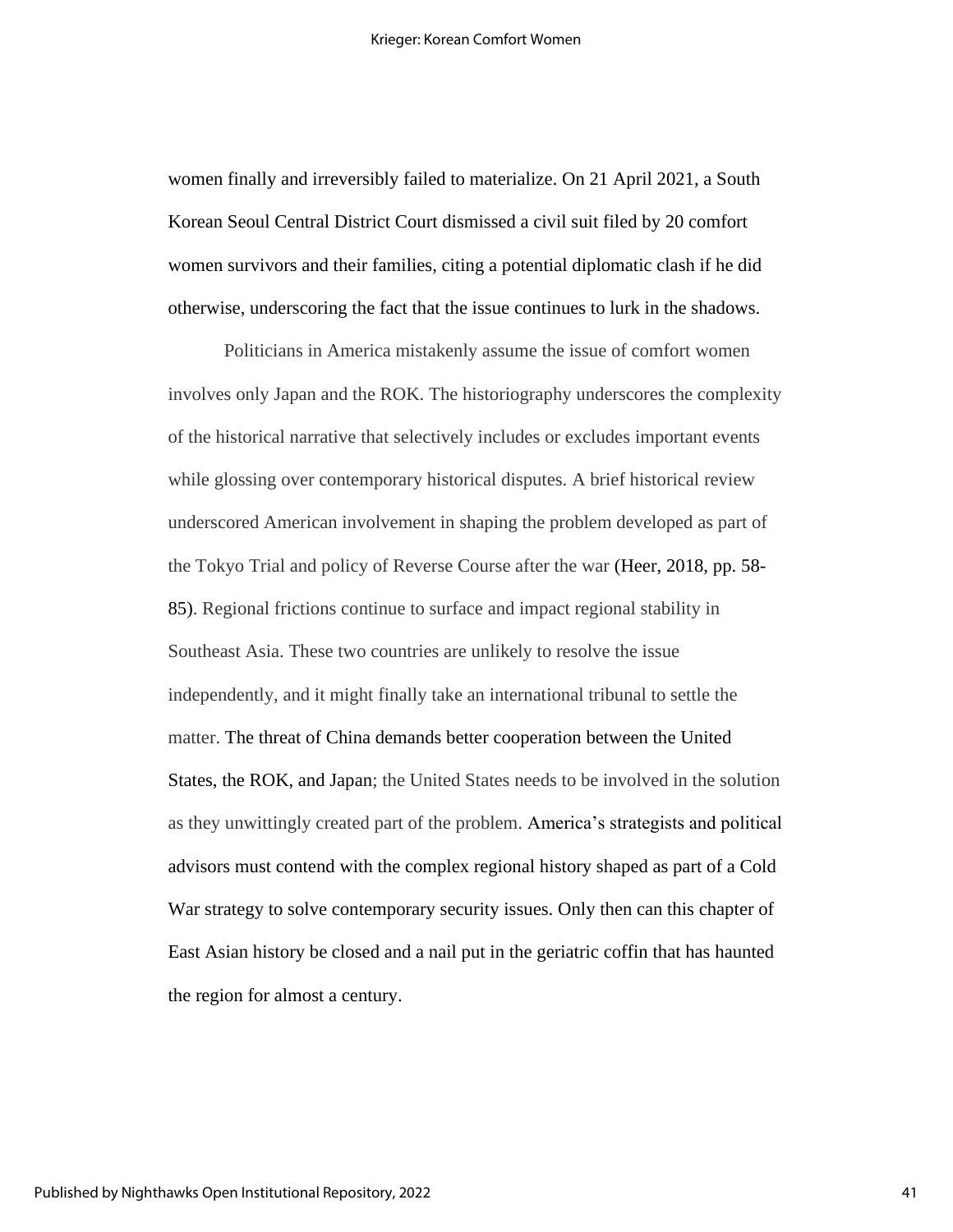#### **References**

- Bicker, L. (2021). "North Korea fires two ballistic missiles into the sea." *BBC News.* <https://www.bbc.com/news/world-asia-56518998>
- Cha, V. D. (1996). "Bridging the gap: The strategic context of the 1965 Korea— Japan Normalization Treaty." *Korean Studies, 20*, 123–160. [www.jstor.org/stable/23719605](http://www.jstor.org/stable/23719605)
- Chanlett-Avery, E., Campbell, C., Cimino-Isaacs, C. D., Manyin, M. E., & Williams, B. R. (2019). *Japan-U.S. relations: Issues for Congress*. CRS Report No. RL33436. Washington, DC. Congressional Research Service. <https://crsreports.congress.gov/product/pdf/RL/RL33436>
- Dudden, A. (2008). *Troubled apologies among Japan, Korea, and the United States*. Columbia University Press.
- Gordon, A. (2003). *A modern history of Japan: From Tokugawa times to the present*. Oxford University Press.
- Hane, M. (1996). *Eastern Phoenix: Japan since 1945*. Westview Press.
- Heer, P. J. (2018). *Mr. X and the Pacific: George F. Kennan and American Policy in East Asia*. Cambridge University Press.
- Kyodo News. (2019). "Japan-funded 'comfort women' foundation in South Korea formally closed." *Kyodo News.*

[https://english.kyodonews.net/news/2019/07/372abc34d2fe-japan-funded](https://english.kyodonews.net/news/2019/07/372abc34d2fe-japan-funded-comfort-women-foundation-in-s-korea-formally-closed.html)[comfort-women-foundation-in-s-korea-formally-closed.html.](https://english.kyodonews.net/news/2019/07/372abc34d2fe-japan-funded-comfort-women-foundation-in-s-korea-formally-closed.html)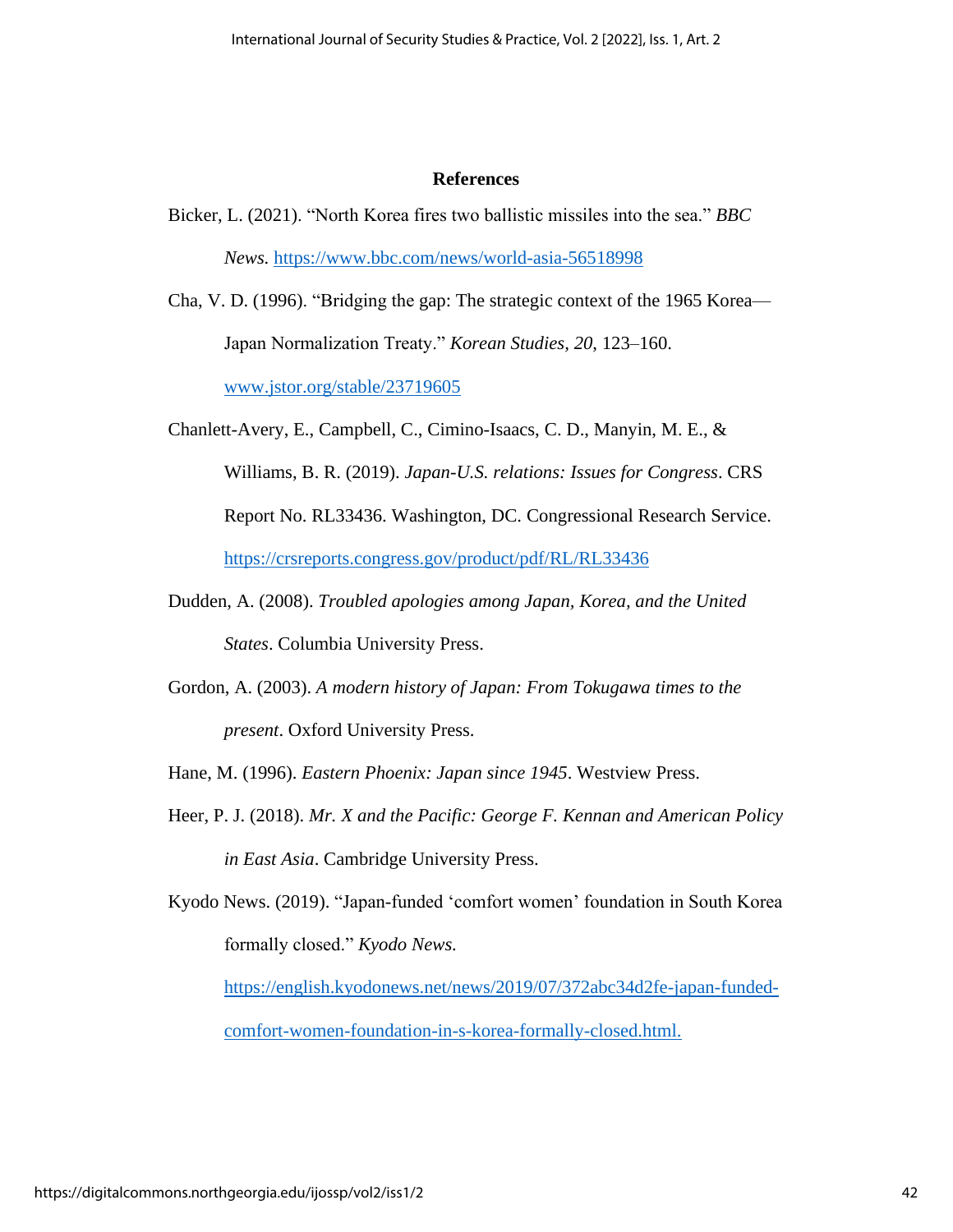- Jonsson, G. (2019). "Can memories of the Japan-Korea dispute on 'comfort women' resolve the issue?" *International Journal of Korean Studies*. <https://www.diva-portal.org/smash/get/diva2:1510256/FULLTEXT01.pdf>
- Ju, J. (2020). "The Japan-Korea dispute over the 1965 agreement." *The Diplomat*. https://thediplomat.com/2020/10/the-japan-korea-dispute-over-the-1965 agreement/
- Kuki, S. (2013). "The burden of history: The issue of 'comfort women' and what Japan must do to move forward." *Journal of International Affairs, 67*(1), 245–256. <http://www.jstor.org.ez-salve.idm.oclc.org/stable/24461685>
- Kumagai, N. (2020). "South Korea and Japan: Resolving the comfort women issue." *The Diplomat.* [https://thediplomat.com/2020/09/south-korea-and](https://thediplomat.com/2020/09/south-korea-and-japan-resolving-the-comfort-women-issue/)[japan-resolving-the-comfort-women-issue/](https://thediplomat.com/2020/09/south-korea-and-japan-resolving-the-comfort-women-issue/)

Lee, S., Jones, S., & Gramer., R. (2021). "The legacy of wartime atrocities still loom over Asian alliances." *Foreign Policy*. [https://foreignpolicy.com/2021/04/21/koreas-comfort-women-lost-did-u-s](https://foreignpolicy.com/2021/04/21/koreas-comfort-women-lost-did-u-s-diplomacy-win)[diplomacy-win](https://foreignpolicy.com/2021/04/21/koreas-comfort-women-lost-did-u-s-diplomacy-win)

"Number of comfort stations and comfort women." (2021). *Digital Museum: The Comfort Women Issue and the Asian Women's Fund.* <https://www.awf.or.jp/e1/facts-07.html>